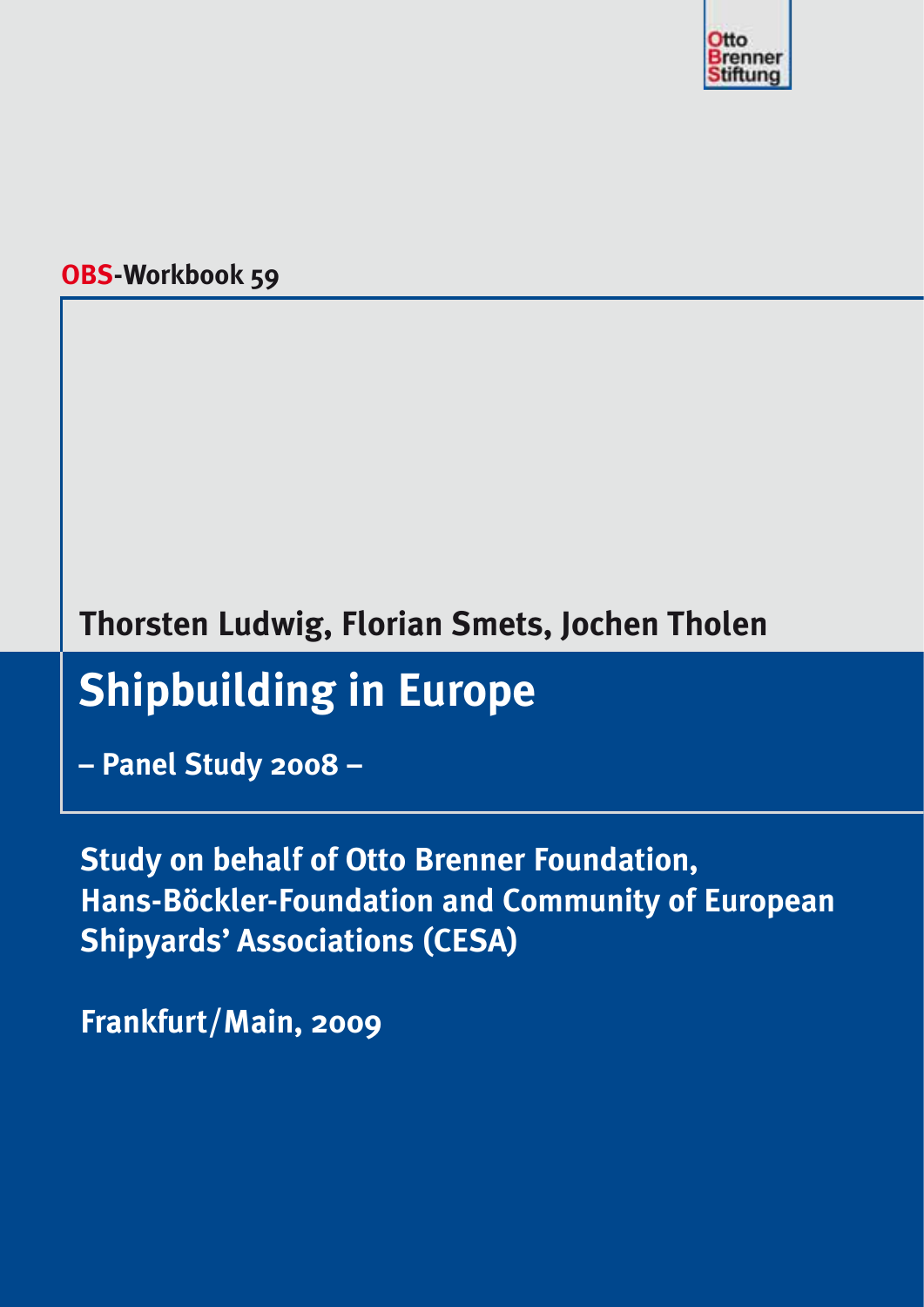# **OBS-Workbook 59 ISSN 1863-6934 (Print)**

#### **Published by:**

Otto Brenner Foundation Jupp Legrand/Wolf Jürgen Röder Wilhelm-Leuschner-Straße 79 D-60329 Frankfurt/Main phone: ++ 49-69-6693-2810 fax: ++ 49-69-6693-2786 e-mail: obs@igmetall.de www.otto-brenner-stiftung.de

Hans-Böckler-Foundation Dr. Frank Gerlach Hans-Böckler-Straße 39 D-40476 Düsseldorf e-mail: zentrale@boeckler.de www.boeckler.de

#### **Authors:**

Thorsten Ludwig, Florian Smets, Dr. Jochen Tholen University of Bremen Institute Labour and Economy (IAW) Universitätsallee 21-23 D-28359 Bremen phone: ++ 49-421-218-3281 fax: ++ 49-421-218-2680 e-mail: info@iaw.uni-bremen.de www.iaw.uni-bremen.de

#### **Editor:**

Dr. Burkard Ruppert Otto Brenner Foundation

# **Typesetting and design:** N. Faber de.sign, Wiesbaden

**Print:** ColorDruckLeimen GmbH

#### **Use and reproduction policy:**

This material is available only for non-commercial purposes such as use in research, teaching, and cosulting. It may be used by a third party only in the unchanged and complete version published by the Otto Brenner Foundation.

The OBS-Workbooks reveal the results of research supported by the Otto Brenner Foundation, and make them accessible to the public. Autors are responsible for the contents and correctness of materials submitted.

#### **Subscription:**

Additional copies of the OBS-Workbooks can be ordered via the website of the Otto Brenner Foundation while stocks last. On the website more OBS Workbooks are available as free download (PDF file).

#### **Forerunner-Study on Shipbuilding in Europe:**

Short-Version: (in German only) Thorsten Ludwig, Jochen Tholen Schiffbau in Europa in globaler Konkurrenz – Struktur, Beschäftigung und Perspektiven OBS-Workbook 51, 2007, 29 Pages. to order via: www.otto-brenner-stiftung.de

Long-Version: (in German only) Thorsten Ludwig, Jochen Tholen Schiffbau in Europa. Globalisierung und Europäisierung. Edition of the Hans-Böckler-Foundation, Vol. 211, 2008; 296 Pages. to order via: www.boeckler.de

#### **Sponsered by**

Otto Brenner Foundation, Frankfurt/Main Hans-Böckler-Foundation, Düsseldorf CESA (Community of European Shipyards' Associations), Brussels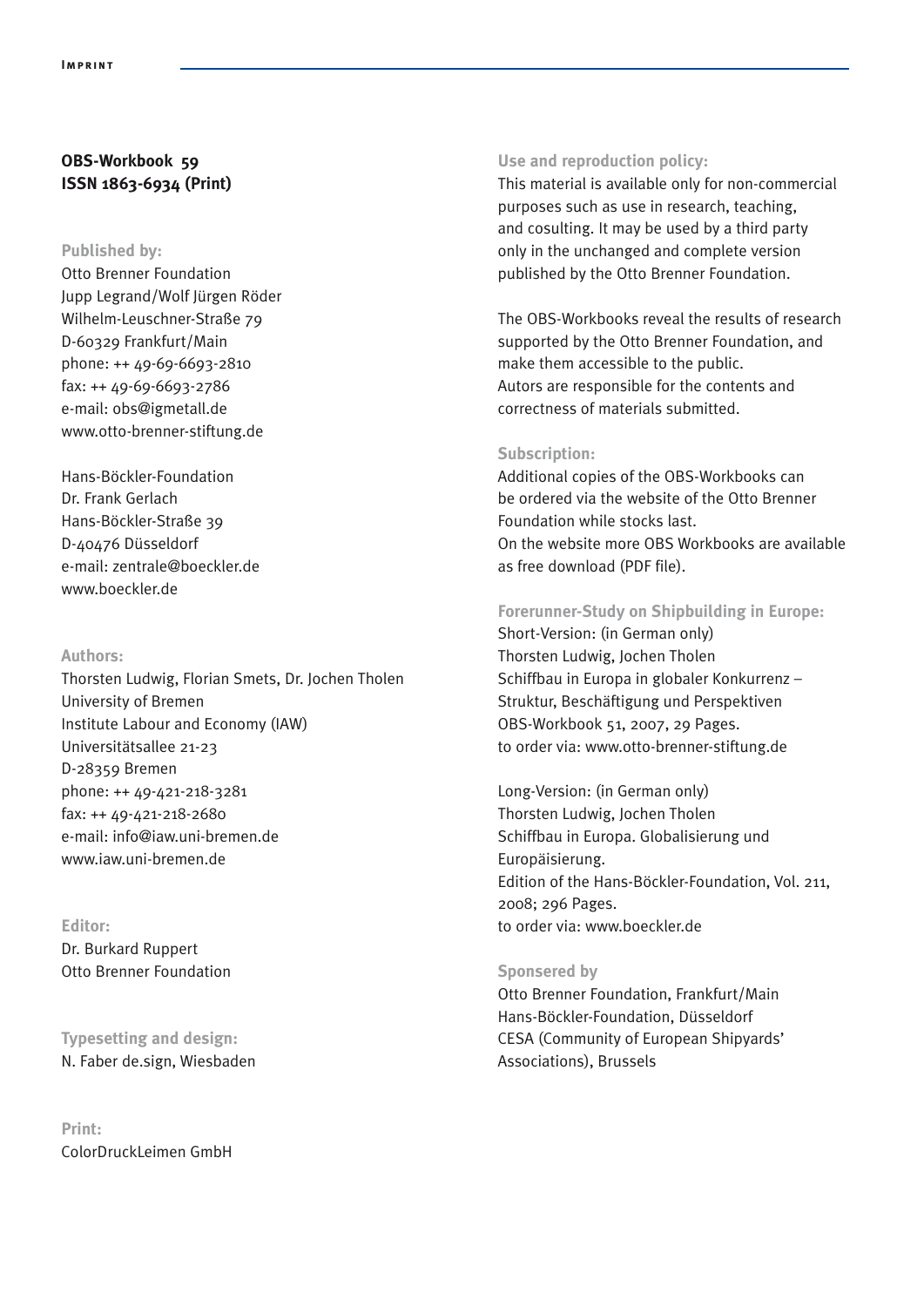# **Preface**

Shipbuilding in Europe will be only appropriate classiefied by the given background of recent developments in the worldwide shipbuilding. The shipbuilding industry is determined by a global competition, which will be intensified by the current economic downturn. At the moment we can see two processes meeting and combining into a negative dynamic:

- Due to the launching of new yards worldwide, but especially in China, the overcapacity in the global shipbuilding market is expected by 2012 (esp. in the segment of box ships) independent of the current economic crisis, and
- this deep crisis has led to a dramatic collapse in sea borne trade. That means from the end of 2008 many new orders for shipbuilding have been cancelled or delayed. Furthermore many finalized ships have not been put to service.

The dramatic consequences of this economic crisis cannot be considered by this report. The Institute Labour and Economy (IAW) of Bremen University/Germany launched a census study of European Shipbuilding Industry in 2004. In 2007 the IAW was asked to organize a panel study to find out the changes compared with 2004. The first findings of this panel study were presented within the European Maritime Week in April 2008 in Brussels to a forum of EU Commissioners and actors of the European Shipbuilding Industry (associations and unions, yards and other experts). Now the Otto Brenner Foundation (OBS) is puplishing the results of the study.

Frankfurt/Main, June 2009

Jepp a prand

Jupp Legrand Wolf Jürgen Röder

**Directors** of the Otto Brenner Foundation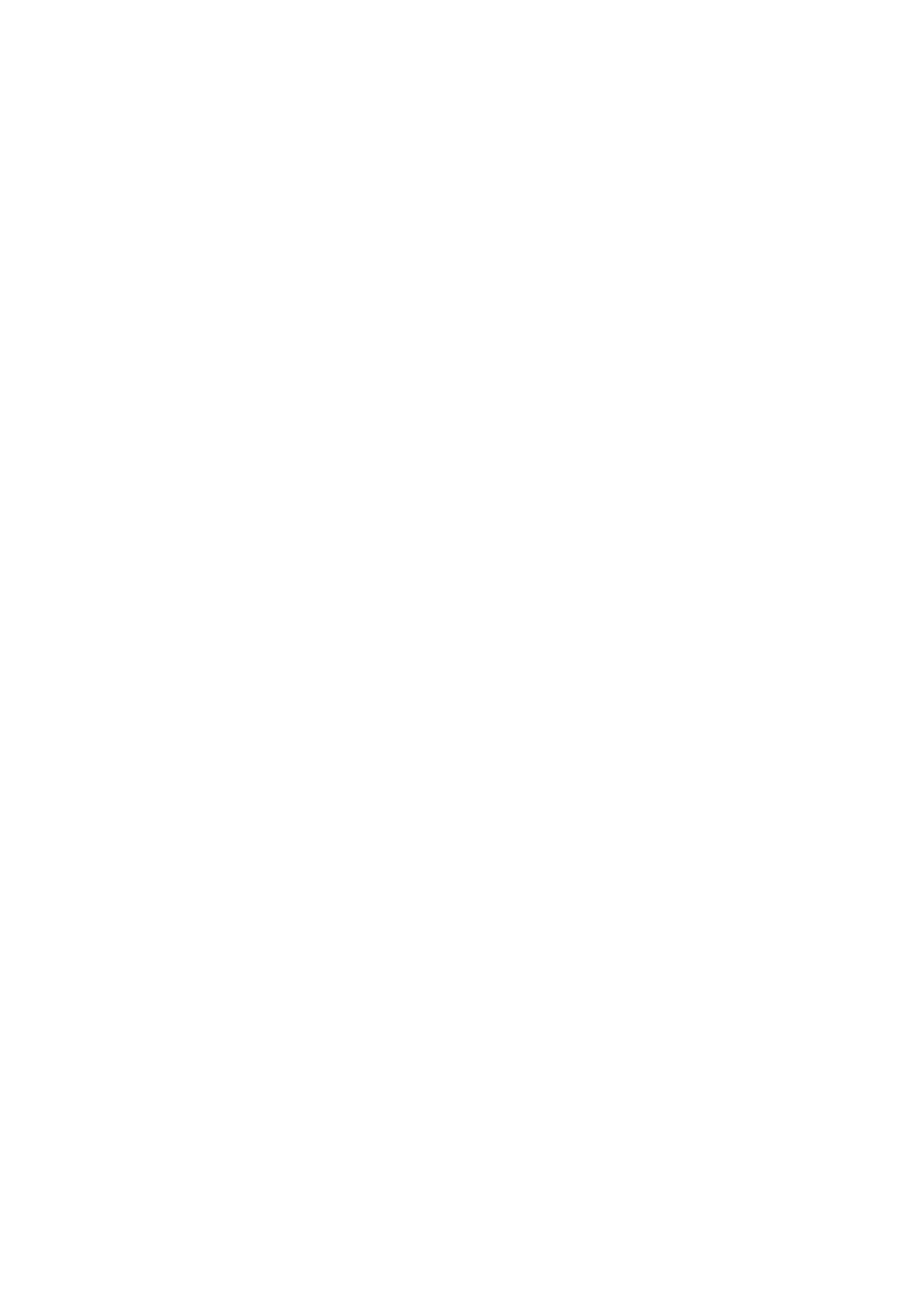| 1.   |  |
|------|--|
| 2.   |  |
| 2.1. |  |
| 2.2. |  |
| 3.   |  |
| 3.1. |  |
| 3.2. |  |
| 3.3. |  |
| 3.4. |  |
| 3.5. |  |
| 4.   |  |
| 5.   |  |
| 5.1. |  |
| 5.2. |  |
| 5.3. |  |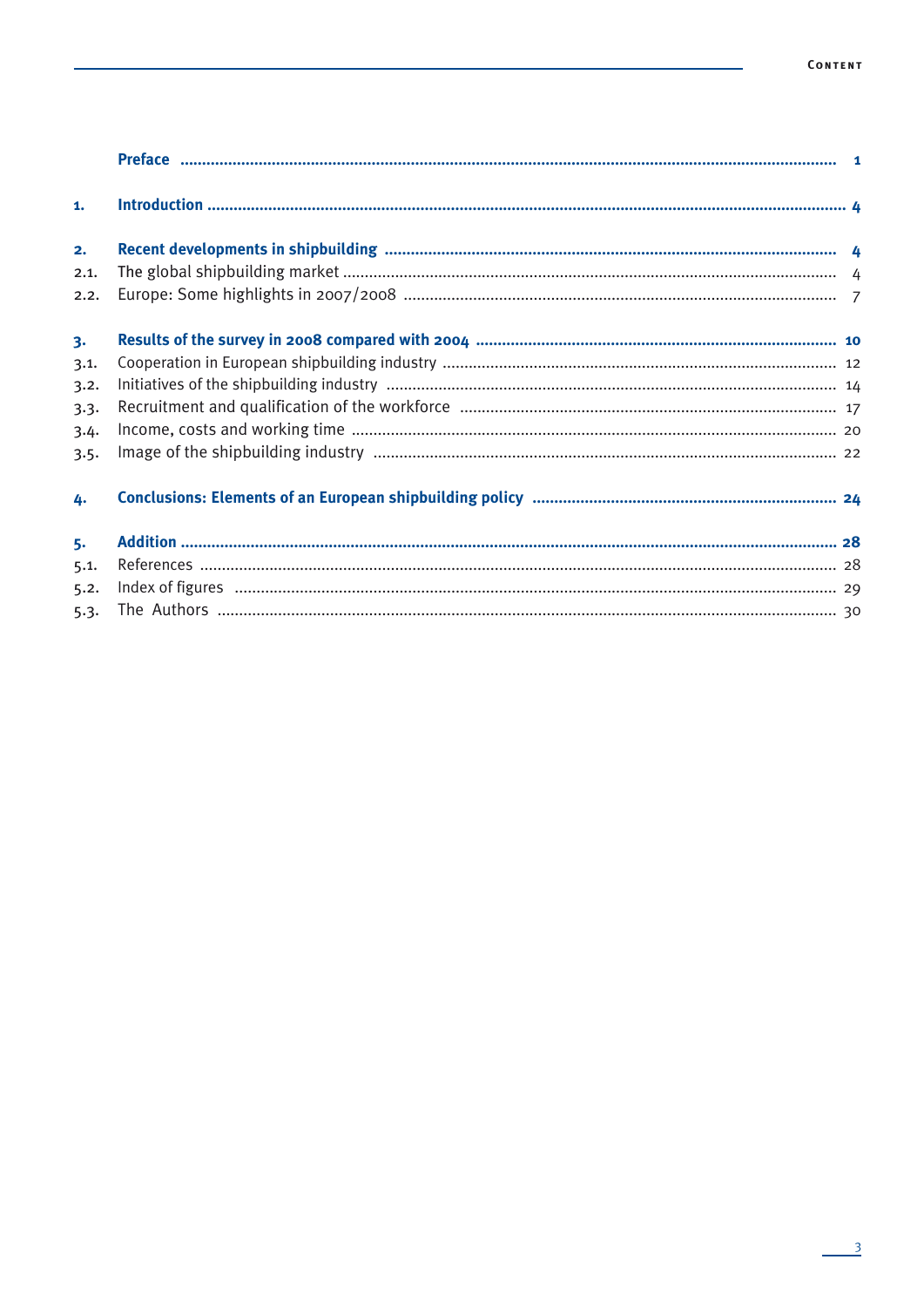# **1. Introduction**

Shipbuilding and sea-borne trade are basic fields of the maritime sector and will be essential in the future. Today the European shipbuilding industry is a high-tech industry including key technologies like electronic, materials and power technologies.

But the shipbuilding industry is a global and highly competitive market. The shipbuilding sector in Europe as one key element of the maritime cluster has lost market share from 1970 to 2003, attacked by the shipbuilding industries of Japan, South Korea and China. But for the last years the demand of nearly all types of ships has increased enormously. As a consequence, the world shipbuilding market reached its record high in 2007 and the demand during the first two quarters of 2008 was still strong<sup>3</sup>. The reason for this development is the growing world economy in general and the huge increase in global sea-borne trade in particular. The process of globalisation fosters a proceeding international division of labour. More than 90 per cent of the foreign trade and about 40 per cent of the domestic trade within the EU are carried by seagoing vessels. As cargo turnover is rising from year to year, the merchant shipping and for this reason the shipbuilding market is permanently increasing.

This report is a quantitative evaluation of the European shipbuilding industry just before the beginning of the current global recession with its consequences for the shipbuilding industry as well. Insofar the dramatic consequences of this economic crisis cannot be considered by this report.

In our empirical survey (end of 2007/beginning of 2008) we have asked the European shipyards for the types of ships in production, the share of production, order books, number of employees, working time, gross income and labour costs, recruiting and qualification, the image of shipbuilding industry, the European Initiative LeaderSHIP 2015 and cooperation. It is a panel study and based on the comprehensive questioning of all European shipyards (census) in 2004 (Tholen, Ludwig 2006).

Thank you to all those who have contributed to the success of this study: The three sponsors – Otto Brenner Foundation, Hans-Böckler-Foundation and CESA (Community of European Shipyard´s Associations –, the EMF, the EU Commission (GD Employment and Social Affairs), the EU Social Dialogue Shipbuilding Committee, the national Shipbuilder Associations and the trade unions in the  $14$  European countries, and  $-$  last but not least  $-$  the vards and the yards´ union representatives/works councils.

# **2. Recent developments in shipbuilding**

The last five years (2003–2008) were a remarkable time for the world shipbuilding market. But anticipating the future is complicated because nobody knows precisely how long the current economic recession will last. This chapter gives an overwiew of the recent developments in the world shipbuilding sector and discusses influences which affect European shipbuilding industry.

#### **2.1. The global shipbuilding market**

In the first months of 2007 the majority of analysts was of the opinion, that the demand for new ships of the record year 2006 could not be exceeded. But the results shown in figure 2.1 point out that the world shipbuilding market has been increasing for the last five years. Especially the demand for new ships in 2007 was enormous. Basing on new compensated gross tonnes (cgt), 97 mill. cgt were ordered in 2007. This is 57.5 per cent more than in the pre-

<sup>3</sup> We cannot consider the market developments in 2009, as the empirical work has been done between December 2007 and February 2008 on the basis of the then existing order books.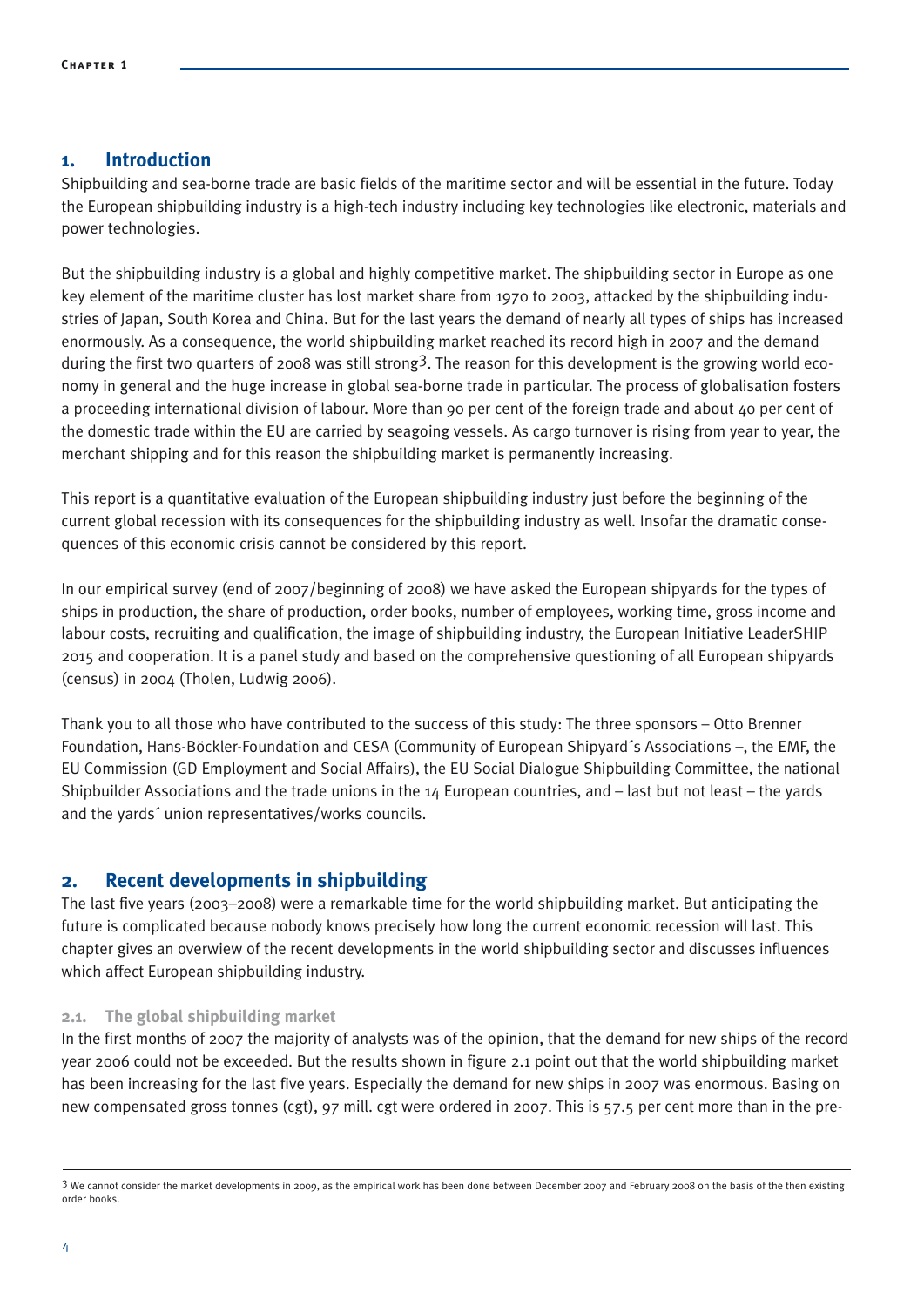vious record year 2006 (61.6 mill. cgt), more than four times of the new orders of the year 2002 (22.3 mill. cgt) as the then absolute low of new orders, and roughly 2.5 half times more than in 2003 (the first year of the shipbuilding boom). But in 2008 the new orders nearly halved compared with 2007.

The shipbuilding market is a global market dominated by a few countries: South Korea, China and Japan are still the most important players. But the European shipbuilding industry is competitive especially in high-quality market segments. The importance of the Chinese shipbuilding industry dominates the international discussions. But there are other countries, like Vietnam, Brazil, the Philippines, Turkey and Russia which made huge investments in their shipbuilding facilities too (Tholen, Ludwig, Smets 2008, 212; Ludwig, Bade 2007). In result, the share of the "Others" has been continuously increasing from 2003 to 2007.

The winner of the global competition till 2008 is the shipbuilding industry of South Korea and especially of China. It seems that China will soon implement the aim to become the world's biggest shipbuilding nation.





Source: ISL based on LR-Fairplay

In 2003 Chinese shipyards made acquisitions within the size of 6.38 mill. cgt. In the year 2007 the new orders covered 35.4 mill. cgt. This huge boost makes China the second biggest shipbuilding nation. In 2007 the Chinese shipbuilding industry held a market share of 36.5 per cent of new orders, as shown in figure 2.2. However, the most important shipbuilding nation still is South Korea. The size of new orders in the year 2007 covered 36.5 mill. cgt and a market share of 37.6 per cent. The detailed analysis shows that new orders of the South Korean shipbuilding industry increased from 2006 to 2007 by 73.4 per cent. Even in 2008 with its sharp drop of new orders world wide the ranking kept the same (with 36,7 per cent for South Korea and 33,8 per cent for China).

Although the new building orders for Japanese and European shipyards increased between 2003 and 2007, their respective market shares declined. Japanese shipyards acquired new orders of 12.2 mill. cgt (market share 29.3 per cent) in 2003. In 2007 they were able to acquire similar orders for new ships (12.1 mill. cgt) but the market share went down to 12.5 per cent, in 2008 it increased to 17.3 per cent.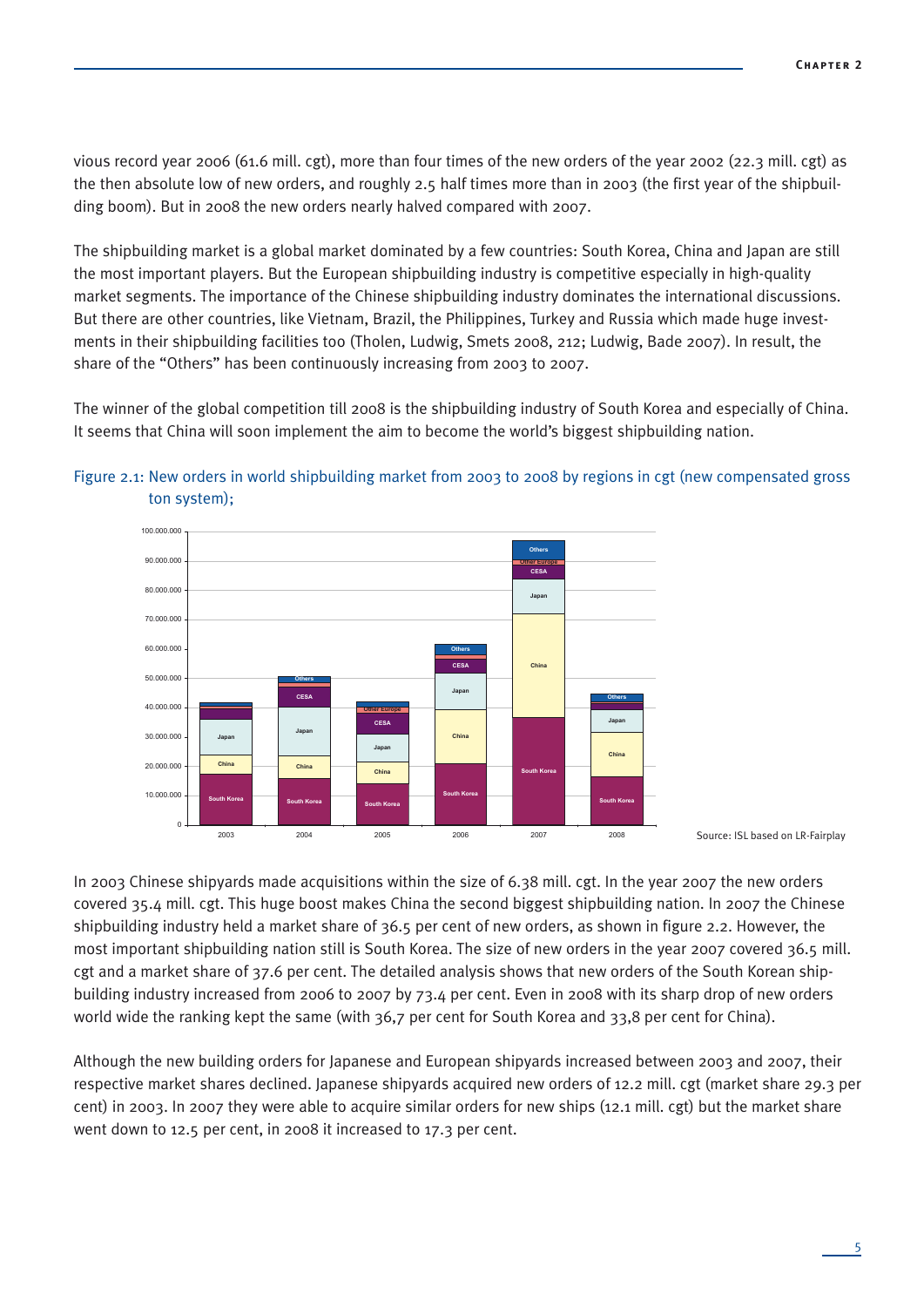

# Figure 2.2: Market shares (New orders) in world shipbuilding from 2003 to 2008 by regions in per cent, based on cgt (new compensated gross ton system);

The similar trend could be seen in Europe: In 2003 CESA-shipyards got new orders of 3.7 mill. cgt and in 2007 4.6 mill. cgt, but CESA's market share dropped from 8.9 per cent to 4.7 per cent and remained in 2008 with 4.8 per cent on the same level. But in contrast to the Japanese shipbuilding industry due to a record high of new orders in 2005 (7.2 mill. cgt) CESA's market share increased up to 17.1 per cent in 2005.

The decreasing shares of the shipbuilding industry in Japan and Europe and the faltering development in South Korea were not caused by declining orders (with the exception of 2008) but due to the vibrant development of the Chinese shipbuilding industry. The decreasing shares of European shipyards (CESA) from 2005 till 2007 were not an expression for an upcoming crisis of the European shipbuilding industry yet. Furthermore, the majority of European shipyards are specialised in upscaled market sectors, like mega yachts, roro-cargo ships, cruisers and other specialised vessels.

Concerning the demand for different types of ships it becomes clear that the shipping market is a volatile market (see figure 2.3). The demand for oil tankers was huge in 2006 (28.5 per cent of all orders, 17.6 mill. cgt of 61.6 mill. cgt), whereas the year 2007 was "the year of the bulker": About 40.8 per cent of all ordered ships (39.5 mill. cgt of 97.0 mill. cgt) were bulk carriers. In 2007 almost 23.0 per cent of the new orders were containerships and 13.3 per cent were oil tankers. Most of these "ordinary" ships were produced in Asia because the price is the crucial factor for that market segment. The skills of the majority of the European shipyards are mostly concentrated on the production of high-tech ships with a high added value. The new compensated gross ton system tries to represent the share of these types of ships the usage of the value.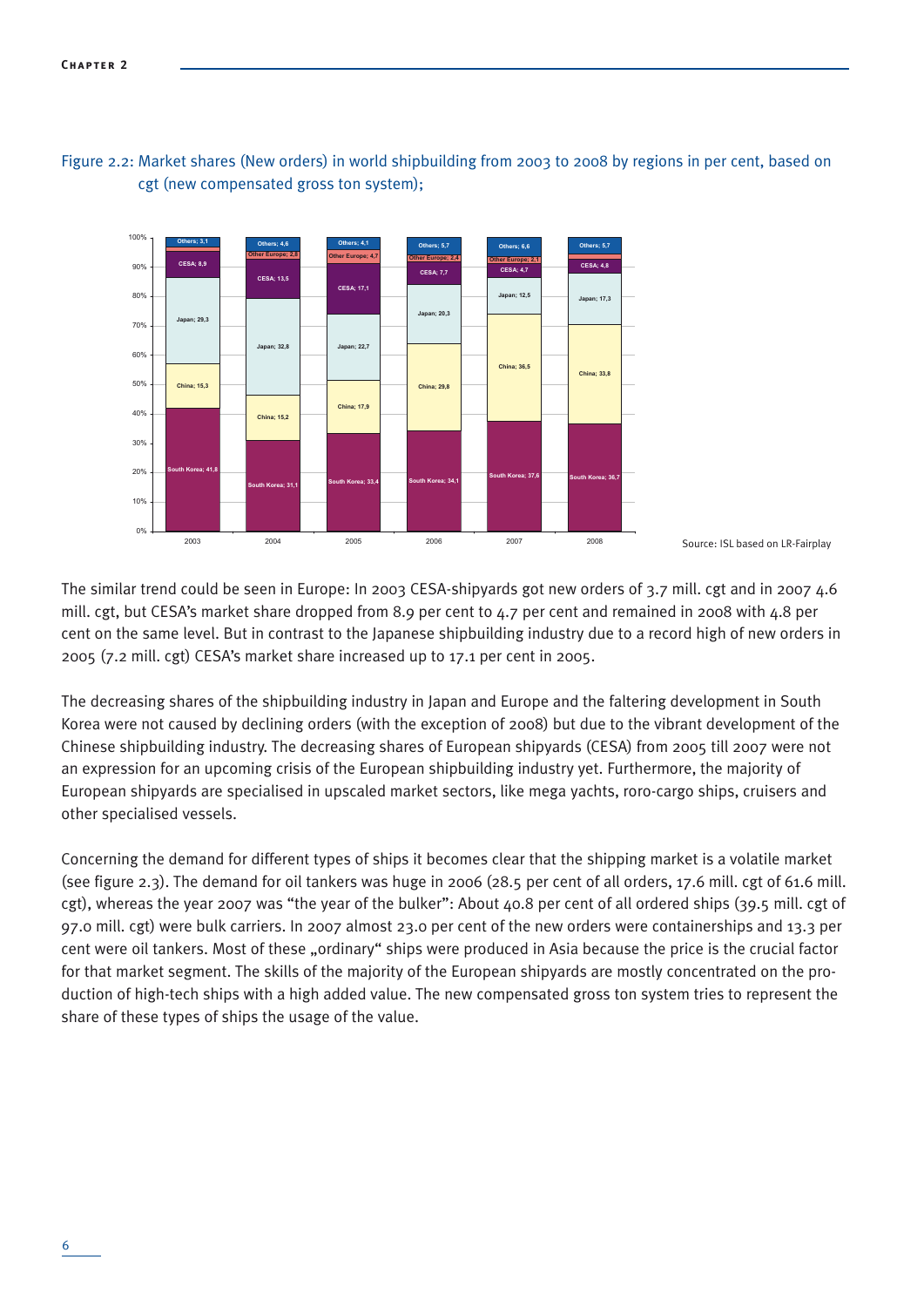

# Figure 2.3: New orders by types of ships 2003–2008 in per cent, based on cgt (new compensated gross ton system);

Source: ISL based on LR-Fairplay

As already mentioned, in 2008 the number of new orders halved. But not all types of ships were concerned in the same way: Especially the market shares for container vessels dropped from 23.0 per cent in 2007 to 12.6 per cent in 2008.

# **2.2. Europe: Some highlights in 2007/2008**

# **New orders from 2003 to 2008**

In 2007 European shipyards (CESA) acquired new building contracts of 4.6 mill. cgt. more compared with 3.7 mill. cgt in 2003, but not as much as in the previous years 2006 with 4.7 mill. cgt and the record year 2005 with 7.2 mill. cgt.

The volume of new orders for European shipyards (CESA) differs from year to year. But taking into consideration the years 2003 to 2007, Romania seems to become a more and more important player in the European shipbuilding industry. In 2007 Romanian shipyards acquired new orders with a volume of 1.0 mill. cgt. Just the shipyards of Germany and Italy aquired more new orders. The volume of the new orders of Italian shipyards covered about 1.1 mill. cgt and the German shipbuilding industry was able to acquire 1.2 mill. cgt (all in 2007).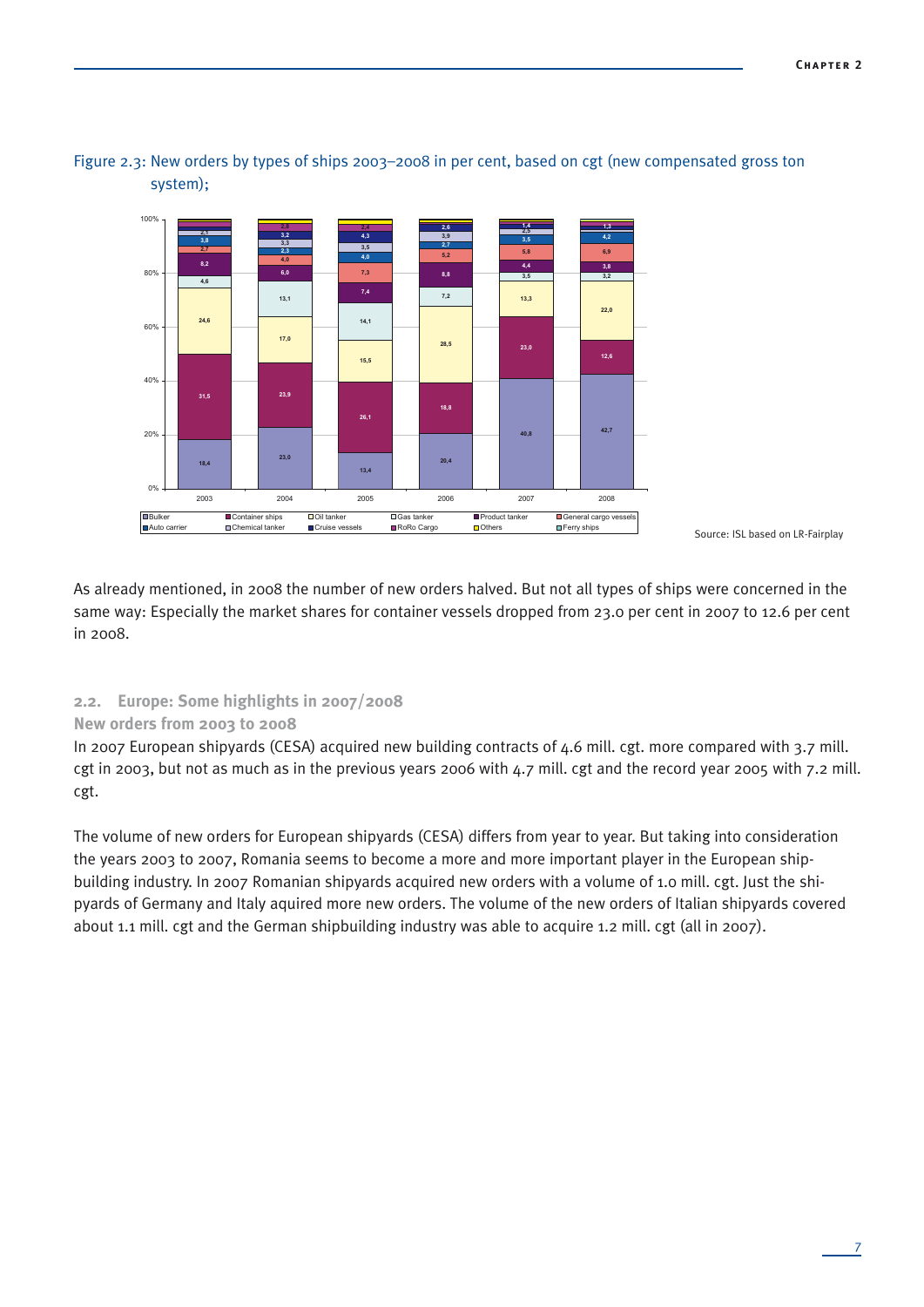

Figure 2.4: New orders CESA-Members from 2003 to 2008 in cgt (new compensated gross ton system);

Source: ISL based on LR-Fairplay

These results are underlined by the market shares (new orders) in the year 2007. The shipyards of the four countries Germany market share 18.1 per cent), Italy (15.9), Romania (15.7), and Croatia (6.8) made 56.5 per cent of the acquisitions of the entire European shipbuilding industry. In 2007 Poland, as well an important European shipbuilding nation, only acquired new orders of 0.1 mill. cgt (market share 1.7 per cent), probably due to the reconstruction of the Polish shipbuilding sector (see figure 2.5).





Source: ISL based on LR-Fairplay

In the year 2008, the first year with the impact of the global financial and economic crisis, the ranking within the CESA region changed: Germany with a market share of 20.2 per cent and Romania with 11.1 still were ahead, but now followed by Finland with 9.5, then France with 7.2, the Netherlands with 6.6., Croatia with 6.2, Spain with 4.6 and Denmark with 3.5 – Italy as the former No. 2 fall back to a market share of 1.7 per cent.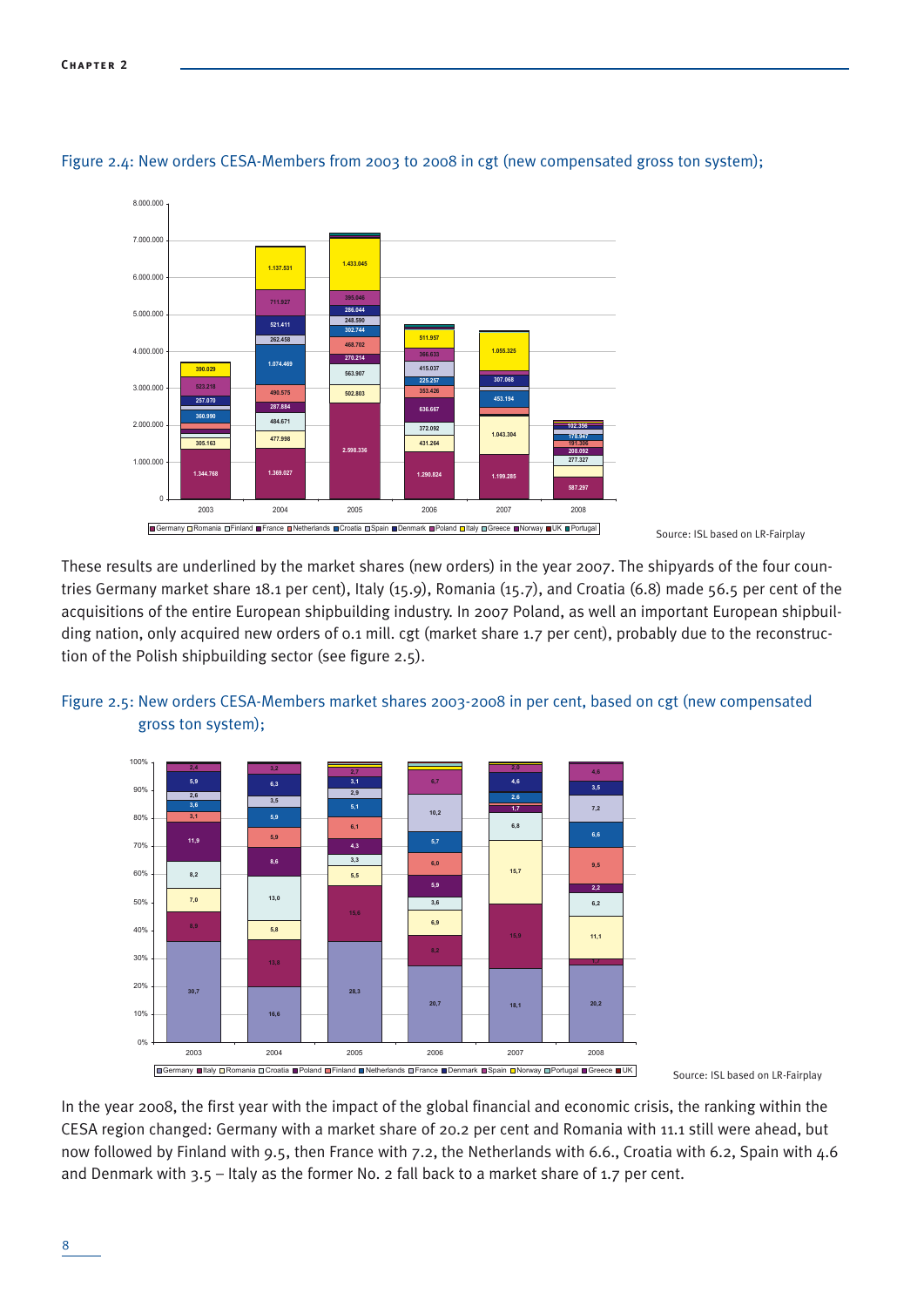Doing a realistic forecast for the future of the shipbuilding industry is nearly impossible and especially the competitiveness of the European shipbuilding industry is significantly influenced by the global financial and economic crisis.

Due to these uncertainties, the European shipbuilding industry is forced to raise quality standards by investing in research and development and by qualifying their staff to withstand against the increasing number of competitors in Asia.

#### **The Future of the European shipbuilding industry: Capacity utilisation**

The increase of the global trade especially of the global sea-borne trade between 2002 till the end of 2007 caused enormous impacts for the world shipbuilding market. The demand for merchant ships during the last years increased, which is an advantage for shipyards all over the world. In this context the European shipyards too were able to fill up their order books and the forecasts were positive at the time of this survey: The results of this survey point out that the capacity utillisation of the European shipyards was in the beginning of 2008 high and secured employment. According to figure 2.6, European shipyards were booked in 2010 up to 65.1 per cent and in 2011 up to 40.5 per cent (Status: January 2008). Beyond that period capacities of European shipyards for 2012 were already booked up to 23.9 per cent (data from January 2008). These results show that the European shipbuilding industry prospered from the continuously strong demand of the world shipbuilding market. Now, in March 2009, the situation is looking a little bit different: On 16 Feburary 2009, 392 container vessels with a capacity of 1,100,000 TEUs (1 TEU means a 20 foot standard container and indicates the loading/handling capacities of a container vessel/container terminal) one have been mothballed (with an uprising trend). In 2009 it is expected that the capacity of the global container fleet will increase by 14 per cent due to the existing orders with a then capacity of 13.9 Mill TEU. Many orders had been cancelled or delayed4.



#### Figure 2.6: European shipyards: Capacity utilisation for the coming years in per cent (Status: January 2008);

Source: IAW Survey 2008

Experts view, that the over capacities only in the segment of boxships will meet its peak in 2011 because of the completion of the current orders. At that time one quarter of the global box ships (in terms of capacity) will be mothballed then. This will have impacts on the shipyards, which are in the moment not foreseeable.

4 For details see CESA 2009.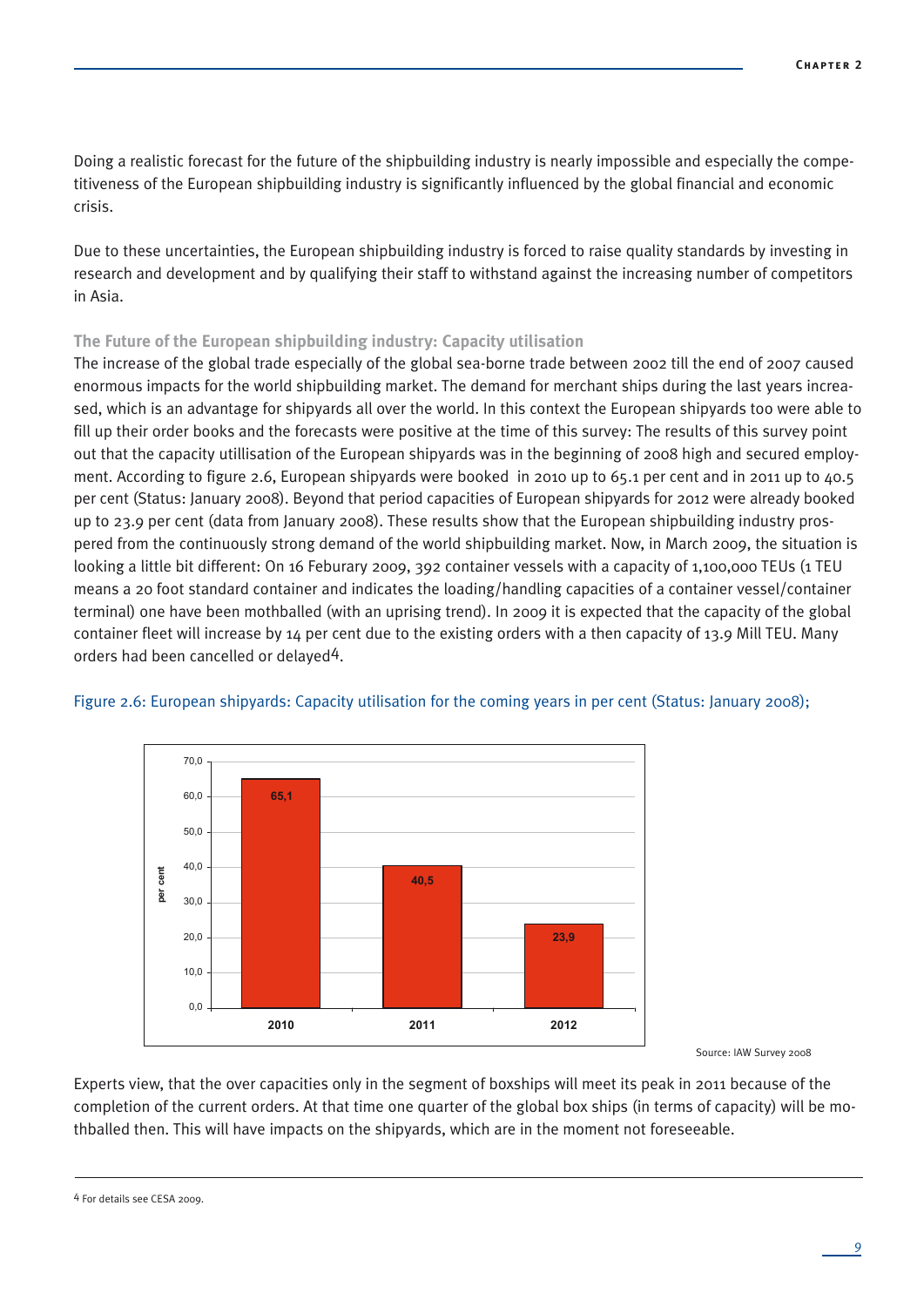# **3. Results of the survey in 2008 compared with 2004**

The questionnaire of the survey was prepared in late autumn 2007 (and distributed in January 2008) and bases on the questionnaire of the previous report "Shipbuilding in Germany and Europe" in 2004. Drawing from those results (see Tholen, Ludwig 2006) the current questionnaire contains some questions from the survey of 2004 which are adapted to the current requirements.

The topics of the questionnaire are:

- General questions, types of ships, share of production, order books, number of employees
- Working time, gross income and labour costs
- Recruiting and qualification
- Image of shipbuilding industry
- Important topics of the European Initiative LeaderSHIP 2015
- Cooperation.

In contrast to the survey of the year 2004 for the updated inquiry we decided in favour of an associations-focussed-approach instead of a shipyards-focussed-approach. In January 2008 the questionnaire was sent to the Community of European Shipyards Associations (CESA) and to the European Metallworkers´ Federation (EMF) in Brussels. They distributed the questionnaire to their national member associations and respectively to their national unions in 14 European countries.

The management and the works councils/union representatives of the single shipyard gave the relevant information to their national association or respectively to their national union. The fourteen national associations and national unions collected the information from the shipyards and aggregated the data on a national level. Finally, the national associations and national unions sent the aggregated datasets directly back to the University of Bremen. The whole dispatch of the questionnaires is illustrated in figure 3.1.

#### Figure 3.1: Dispatch and Return of the questionnaires



By using this method it was possible to allocate the required informaton in a very short period of time. The advantage of this procedure is that it is possible to get valid results for the European shipbuilding sector with remote operating expense. This choice of procedure was constituted by the relatively small resources and the extremely tight time table.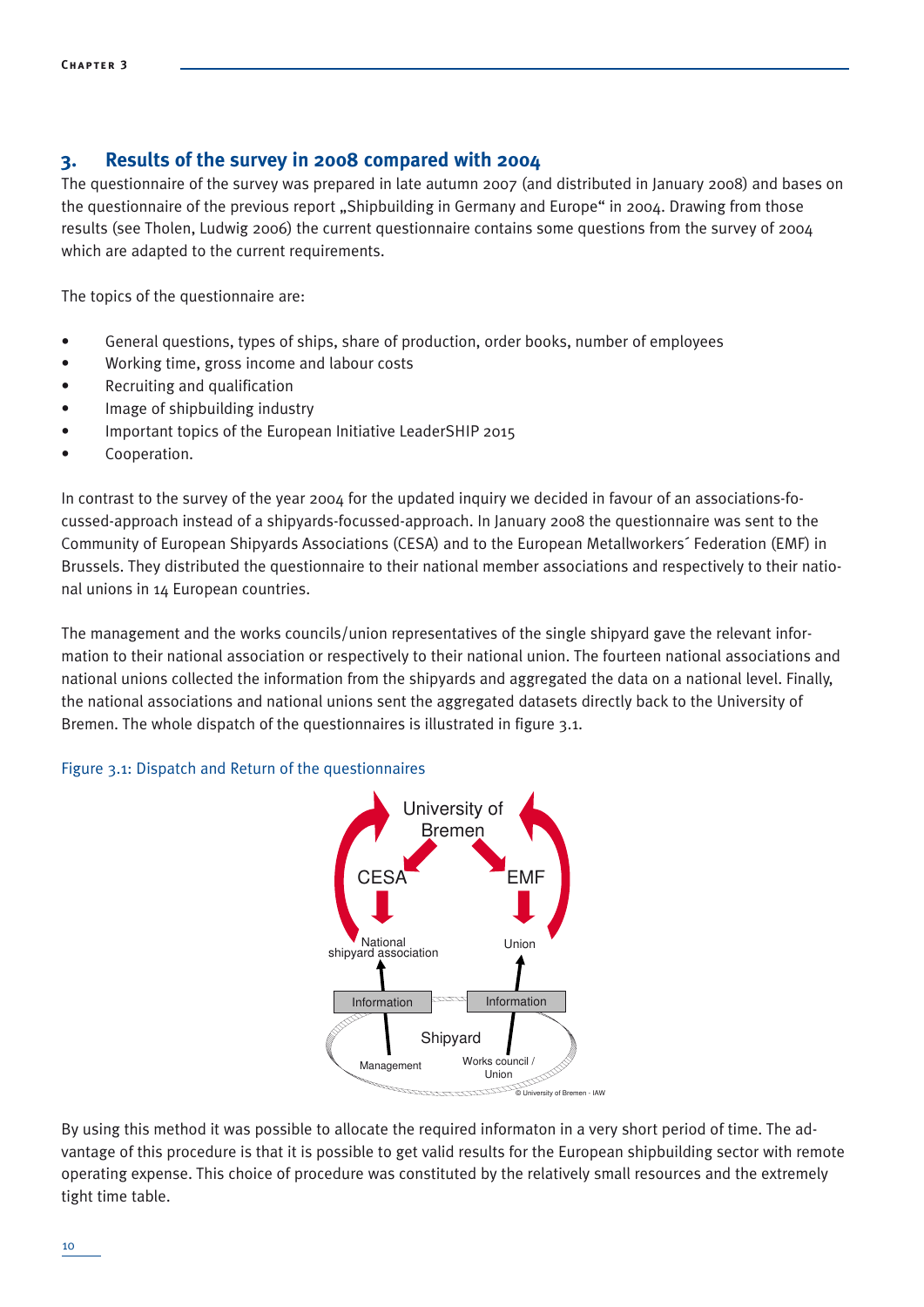The results are convincing: The current survey covers the shipbuilding industry of 14 European countries. We got information from 12 countries which are members of the European Union and additionally we have data of the shipbuilding industry of Norway and Croatia. This survey represents all CESA-members and covers in total 139.158 direct employees. For comparison only: In the framework of the survey in 2004 the shipyards-focussed-approach was chosen. The number of responses was 109 questionnaires which covered about 154,000 employees from 20 European countries. The effort of the shipyards-focussed-approach was huge and impossible to realise in the framework of the panel survey in 2008, due to the tough timetable. For detailed information about the responses of the shipbuilding survey in 2004 and in 2008 (see figure  $3.2$ ):

#### Figure 3.2: Responses overview 2004 and 2008 surveys

|                    | <b>Shipbuilding</b><br>survey 2004 | <b>Shipbuilding</b><br>survey 2008 |
|--------------------|------------------------------------|------------------------------------|
| <b>Bulgaria</b>    | Yes                                | No                                 |
| <b>Croatia</b>     | Yes                                | Yes                                |
| <b>Denmark</b>     | Yes                                | Yes                                |
| <b>Estonia</b>     | Yes                                | <b>No</b>                          |
| <b>Finland</b>     | Yes                                | Yes                                |
| <b>France</b>      | Yes                                | Yes                                |
| Germany            | Yes                                | Yes                                |
| <b>Greece</b>      | Yes                                | Yes                                |
| <b>Italy</b>       | Yes                                | Yes                                |
| Latvia             | Yes                                | <b>No</b>                          |
| Lithuania          | Yes                                | <b>No</b>                          |
| <b>Montenegro</b>  | Yes                                | <b>No</b>                          |
| <b>Netherlands</b> | Yes                                | Yes                                |
| <b>Norway</b>      | Yes                                | Yes                                |
| Poland             | Yes                                | Yes                                |
| Portugal           | Yes                                | Yes                                |
| Romania            | Yes                                | Yes                                |
| <b>Spain</b>       | Yes                                | Yes                                |
| Sweden             | Yes                                | No                                 |
| <b>UK</b>          | Yes                                | Yes                                |
| <b>Total</b>       | 20                                 | 14                                 |

#### **Number of employees**

During the years from 2003 to 2008 the number of direct employees of the European shipbuilding industry has increased. But the developments in the single countries are very different. Referring to figure 3.3 this conclusion seems to be curious because the number of direct employees in 2004 was 157.472 and in 2008 150.355.

Considering the employees of the missing yards and the reconstruction in Poland and Spain, the employment in European Shipbuilding Industry has increased in the last four years.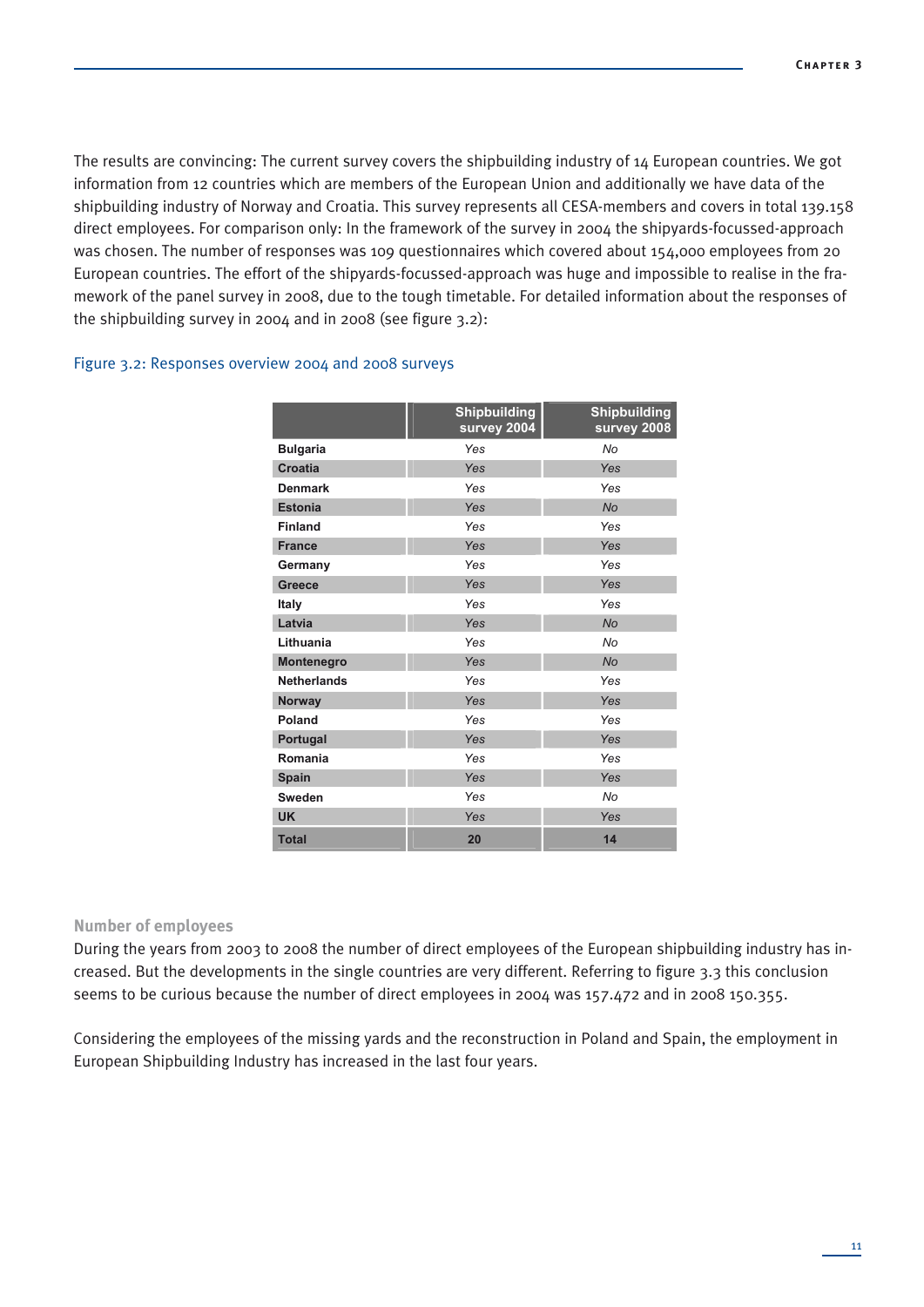#### Figure 3.3: Number of direct employees in European shipbuildung industry 2004 and 2008

|                       | Number of direct<br>employees 2004 | <b>Number of direct</b><br>employees 2008 | <b>Explanatory notes</b>             |
|-----------------------|------------------------------------|-------------------------------------------|--------------------------------------|
| <b>Bulgaria</b>       | 4.034                              | 3.520                                     | 1 yard missing                       |
| Croatia               | 9.529                              | 9.698                                     |                                      |
| <b>Denmark</b>        | 2.902                              | 4.000                                     |                                      |
| <b>Estonia</b>        | 1.200                              | 2.500                                     |                                      |
| <b>Finland</b>        | 5.565                              | 4.500                                     |                                      |
| <b>France</b>         | 15.230                             | 17,000                                    |                                      |
| Germany               | 18.489                             | 20.178                                    |                                      |
| Greece                | 3.111                              | 2.473                                     |                                      |
| Italy                 | 12.033 (Fincantieri: 9.041)        | Fincantieri: 9.055                        | Other yards than Fincantieri missing |
| Latvia                | 1.620                              | 1900                                      |                                      |
| Lithuania             | 3.755                              | 2.125                                     |                                      |
| Montenegro            | 747                                |                                           | 1 vard missing                       |
| <b>Netherlands</b>    | 10.000                             | 11.500                                    |                                      |
| Norway                | 2.272                              | 3.913                                     | 4 small yards missing                |
| Poland                | 23.106                             | 17.000                                    |                                      |
| Portugal              | 1.937                              | 1.242                                     |                                      |
| Romania               | 13.401                             | 12.600                                    |                                      |
| Spain                 | 10.850                             | 7.818                                     |                                      |
| Sweden                | 1.467                              | 1.152                                     |                                      |
| <b>United Kingdom</b> | 16.224                             | 18.181                                    | 2 small yards missing                |
| <b>Total</b>          | 157.472                            | 150.355                                   |                                      |

#### Remark<sup>®</sup>

Bulgaria, Estonia, Latvia, Lithuania, Montenegro, Norway, Sweden and the UK: Number of employees investigated by phone calls to the single yards.

Source: IAW Survey 2008

#### Cooperation in European shipbuilding industry  $3.1.$

Cooperation between shipyards, subcontractors and research facilities are one of the key elements for a competitive and sustainable European shipbuilding industry. In general there are three different types of cooperation:

- Cooperation between shipyards and research facilities are especially necessary in the naval and merchant shipbuilding sector because they secure the access to the latest technical knowledge;
- Cooperation between shipyards and subcontractors are named vertical cooperation;
- Cooperation between single shipyards are called horizontal cooperations.

By the results of the survey in 2008 it is possible to draw conclusions on the horizontal cooperation between shipyards. The majority of 83.3 per cent of the European shipyards cooperate with other yards in or outside European countries. Just 4.2 per cent declared not to cooperate with any yards neither in nor outside Europe:



# Figure 3.4: Cooperation between shipyards within or outside Europe in 2008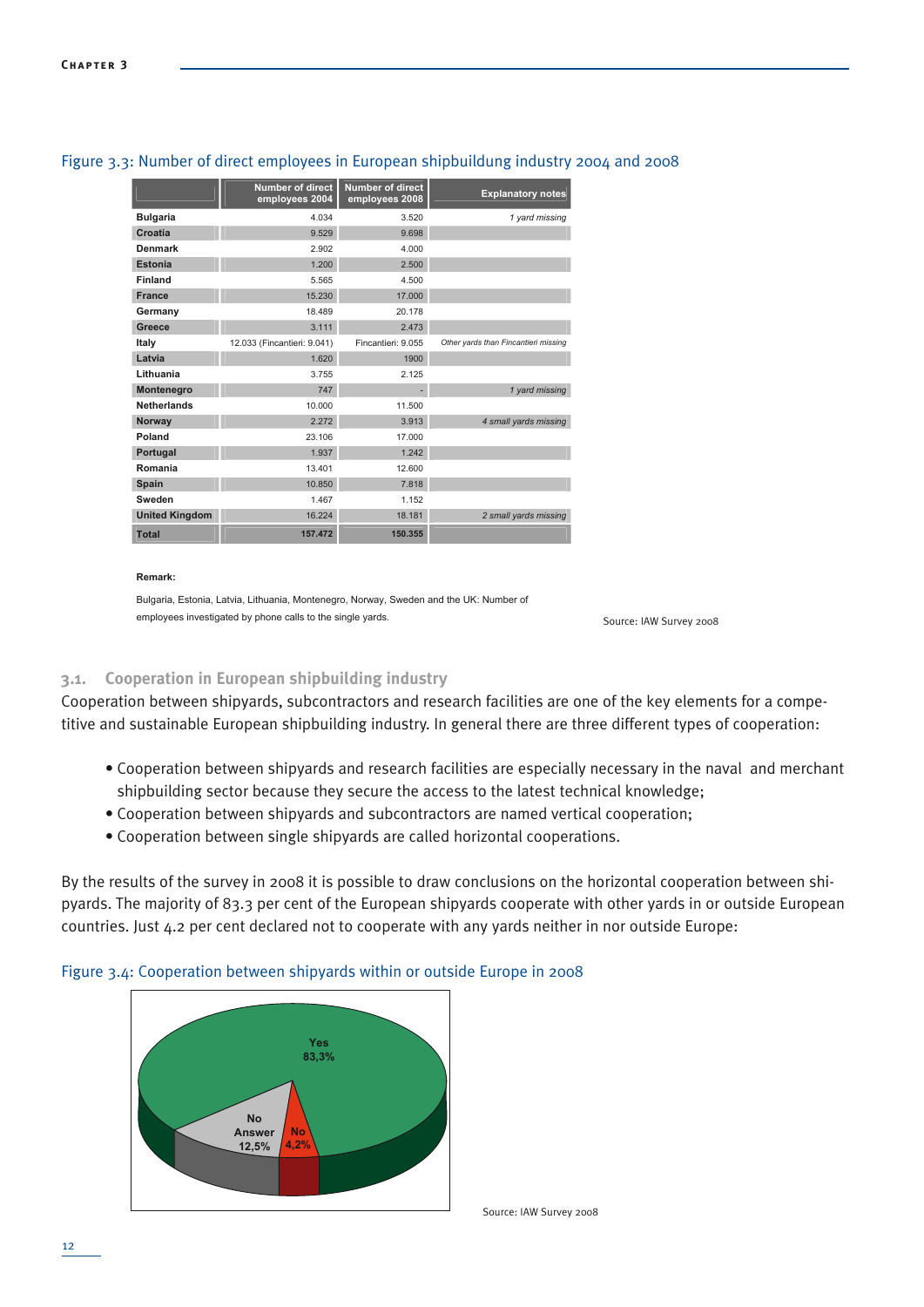The cooperation partners are predominately located in Europe (83.9 per cent), just a few of the partner shipyards are situated outside Europe (16.1 per cent). The locations of the yards within Europe, with which other yards cooperate, are mainly in Germany, Finland, France, Netherlands, Italy, Poland and Ukraine. But there are also cooperation partners of European shipyards outside Europe. These cooperation partners are mainly located in South Korea, Australia, Russia and in the US.

Concerning these horizontal linkages there are two subtypes of cooperation.

First of all there are horizontal cooperations between partners who are on a par. Cooperation between equal partners are dominated by using synergetic effects. This is the case if two shipyards or more collaborate in fields like research and development and joint purchase. By concentrating their activities all participants benefit in the same way. The interests of the partners are even the same.

Secondly, horiziontal cooperation could be dominated by comparative advantages. In this context shipyards subcontract a process to another shipyard (outsourcing). The decision to outsource is often made in the interest of lowering firm costs, e.g. by using wage differentials.

The results of the survey in 2008 indicate, that this practice dominates the cooperation between European shipyards. The activities being involved in cooperation of European shipyards in 2008 are dominated by the field of steel work like building hulls and sections. There are significant less cooperations between shipyards in the fields of construction, design and equipment. Just very few shipyards cooperate with other shipyards in the fields of research and development, joint purchase, marketing, or others.

After the end of the of the cold war and the collapse of the COMECON (Council for Mutual Economic Assistance) in 1989/90, the shipbuilding market in Central and Eastern Europe was faced with the competition of the global market. The shipyards of Poland, Romania, Croatia and in the Baltic states had to close or at least narrow the technological gap. But in contrast to the shipyards in Eastern Germany they did not benefit from an impulse of modernisation by huge investments.



#### Figure 3.5: Activities being involved in cooperations in 2008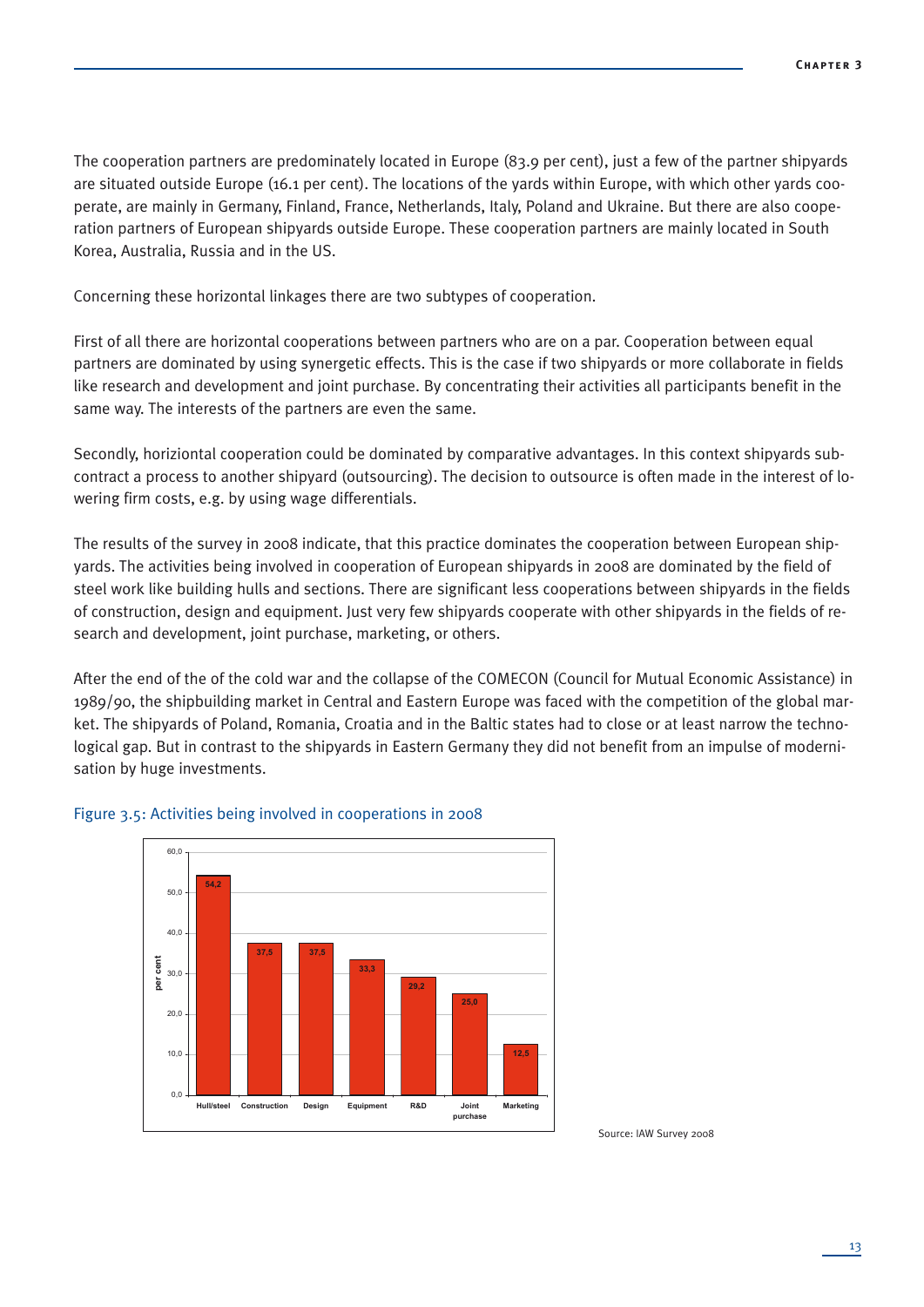It seems that some of the Central and Eastern European shipyards play the role of a manufacturing base due to the relative low labour costs. Apparently Western shipyards outsource basic productive operations to shipyards in Central and Eastern Europe. By subcontracting processes of the production, the Western shipyards try to use comparative advantages. Especially steel work like building hulls and sections requires man power, which is more costly in the West than in the Central and Eastern European states. A "mixture of costs" makes their products more competitive on the global shipbuilding market.

Despite the advantages, there are difficulties concerning international cooperation as well. With regard to these cooperations the main problems concern predominantly the time of delivery (72.2 per cent). This still seems to be a serious problem. Furthermore, fairly half of the answers (44.4 per cent) mentioned the quality of the delivered products as a main problem. Due to the necessary remediations of defects further delays of deliveries are to be expected.

Neither the incorrect implementation of constructions plans, the lacking transparency of qualifications nor the use of different languages within Europe is a serious problem.



#### Figure 3.6: Main problems as regards cooperations in 2008

Source: IAW Survey 2008

Another type of investments are foreign direct investments (FDI). These are investments generally made for cost and market reasons. The Norwegian shipbuilder Aker Yards (now: the Korean group STX Europe) and the Damen Group from the Netherlands bought shipyards in Romania and Poland. In these cases cooperation takes place within one company.

#### **3.2. Initiatives of the shipbuilding industry**

On the European level the shipbuilding industry, trade unions and policymakers have launched the European Initiative LeaderSHIP 2015 in 2003. The initiative addresses all issues that are important for the future competitiveness of the European shipbuilding sector. This contains the establishment of a level playing field and the compliance of the regulations of the WTO. Furthermore, a consequent intensification of the research and development activities to maintain and develop the advantage of technology and human resource development are subjects of that programme. The implementation of LeaderSHIP 2015 should not only occur on the European level but also in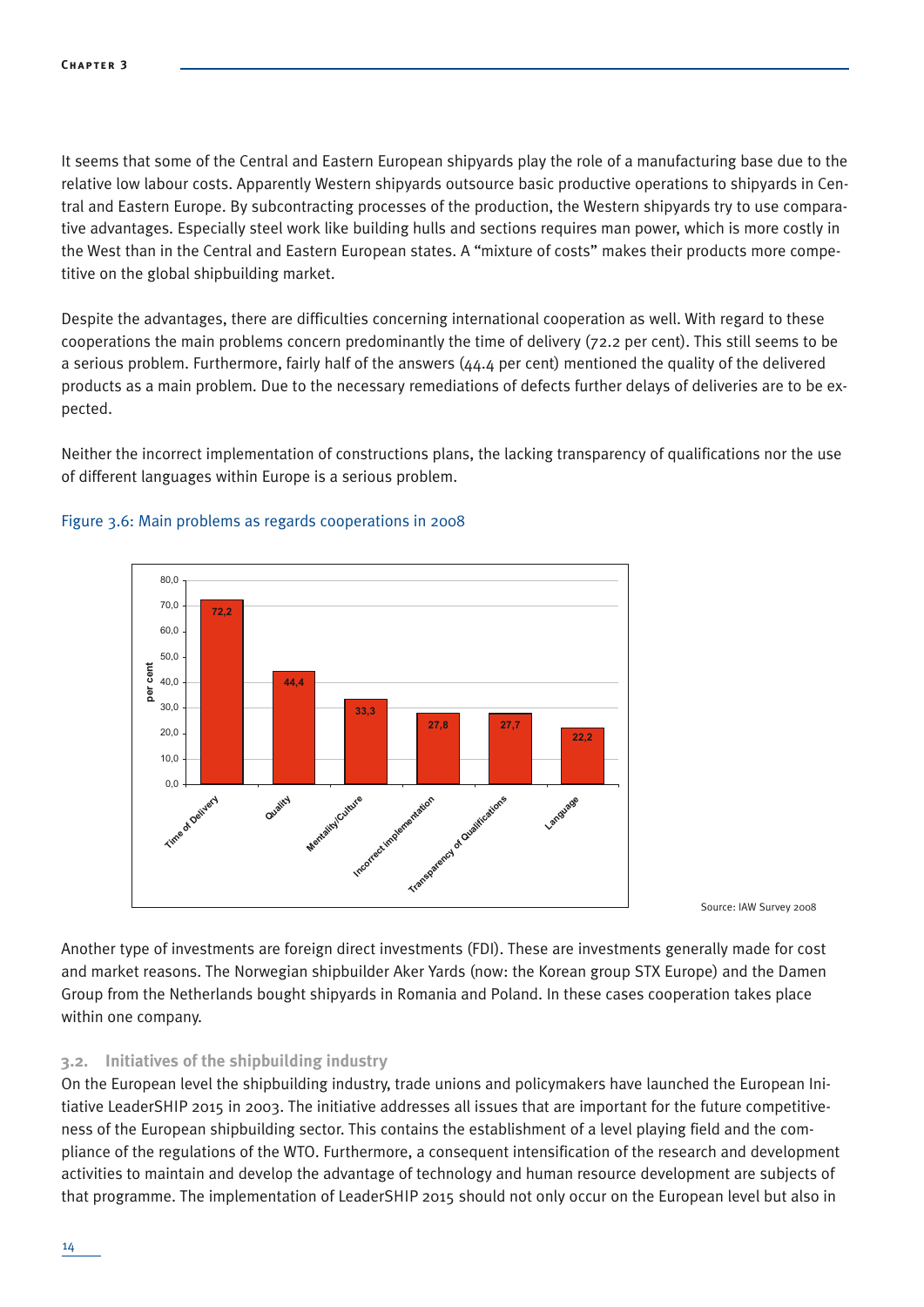the European countries. The aim of that initiative is overcoming for the first time the shipbuilding policy of a nation-state and develop a whole-European strategy. Faced with the increasing strategical relevance of the shipbuilding industry for Europe this is a forward-looking challenge.

Both, the panel study in 2008 and the previous survey in 2004 asked for the importance of the topics of the European Initiative LeaderSHIP 2015 to find out the expectations of the shipyards toward shipbuilding policy of the EU. The most important topic in 2004 was establishing a level playing field.

Figure 3.7: Important topics of the European Initiative LeaderSHIP 2015: Establishing a level playing field in 2004 and 2008



Source: IAW Survey 2008

At that time there was a legal complaint at the WTO against South Korea which was supposed to support its national shipbuilding industry with subsidies. But on the other hand some European shipyards (like f.e. in Italy, Spain, Poland and France) were state-controlled which generally prevent a level playing field, too. These circumstances fostered the importance of establishing a level playing field. In 2004 about more than 80 per cent of the respondents were of the opinion, that this is an important topic. This share increased in 2008 up to almost 90 per cent. According to the results of the survey in 2004, establishing a level playing field keeps one of the most important topics.

But another topic is even more eminent: securing access to qualified workforces became the most important topic in 2008.

# Figure 3.8: The most important subject all across Europe in 2008: Securing the access to qualified workforce

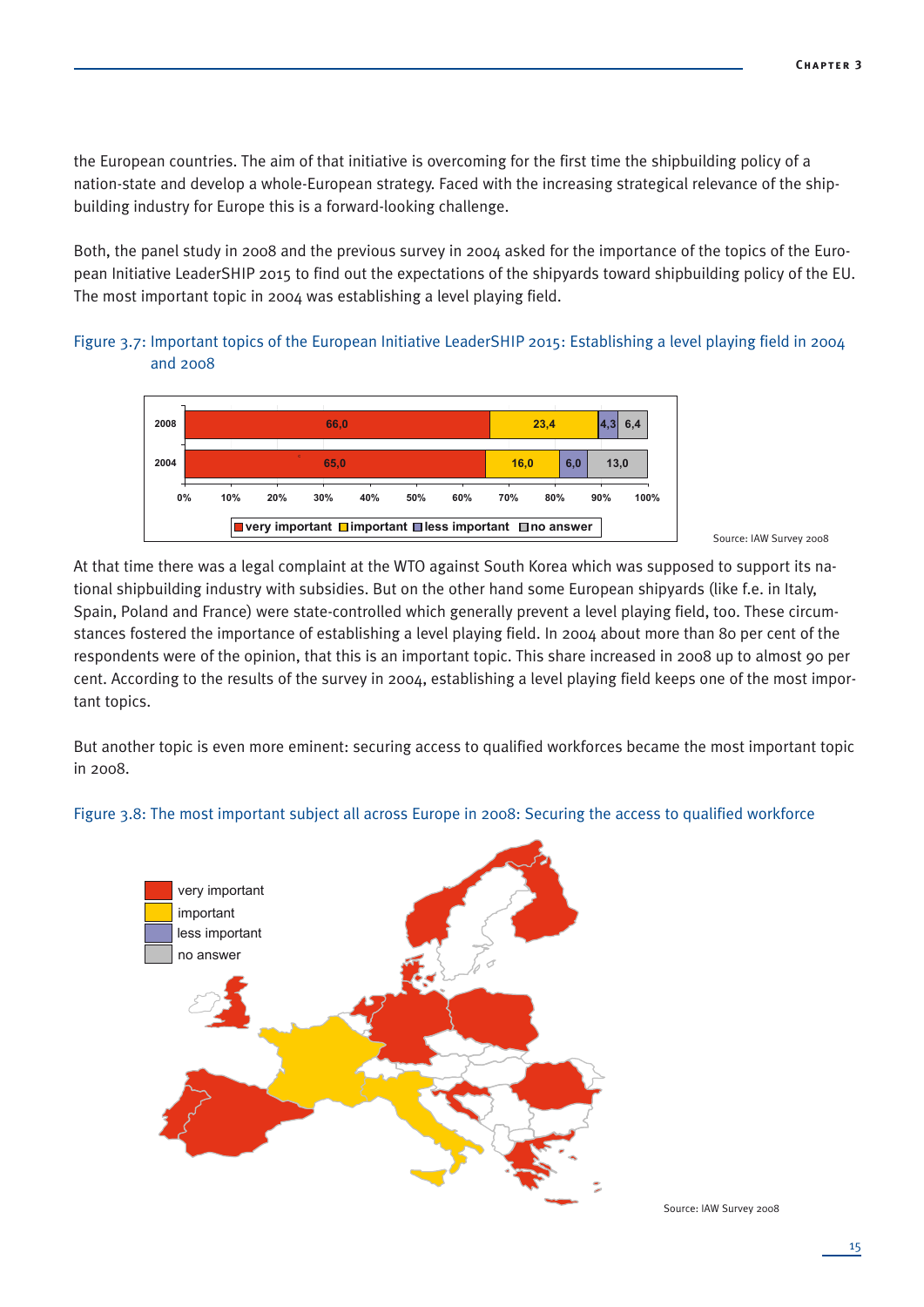Almost 94 per cent think that this topic is evident for the future. Out of these 94 per cent, 79 per cent are of the opinion that this is a very important topic for the coming years. This result can be explained with the enormous difficulties of the European Shipyards in recruiting qualified workforce (for detailed information please see chapter 3.3).

Figure 3.8 illustrates that this in an eminent subject all across Europe. 12 of 14 European shipyards' associations agree with the opinion that securing the access to qualified workforce is a very important topic. The other two shipyards' associations namely the French and the Italian think that this is an important topic.

Faced with the booming shipbuilding industries of (South) East Asia, initiatives to improving research, development and innovation became an eminent topic. It is more decisive in 2008 than it was in 2004. Nearly 60 per cent of the European shipyards are of the opinion that the global competitiveness can be maintained only by the continuous improvement of the products. In the survey in 2004 just 40.6 per cent declared that improving research and development is eminent for the future of the European shipbuilding. Apparently most European shipyards have now realised that the competitive environment becomes increasingly more difficult. The correct answer to resist the new market participants from Asia and elsewhere are new and innovative products as well as a qualified workforce.

# Figure 3.9: Important topics of the European Initiative LeaderSHIP 2015: Research & Development and Innovation in 2004 and 2008



Source: IAW Survey 2008

Another topic of increasing importance is building a sustainable industry structure. This seems to become a topic of particular importance in 2008. The panel study in 2008 found out that in total 87.2 per cent are of the opinion that this issue is (very) important. 38.3 per cent think that this is a very important topic. This is significantly more than it was in 2004. In 2004 just 57.0 per cent thought that this is a subject of significant importance and only 21.0 per cent thought that this topic was very important.

Beyond securing the access to qualified work force, establishing a level playing field, improving research & development and building a sustainable industry structure there are some other significant subjects of the European Initiative LeaderSHIP 2015.

# Figure 3.10: Important topics of the European Initiative LeaderSHIP 2015: Sustainable industry structure in 2004 and 2008

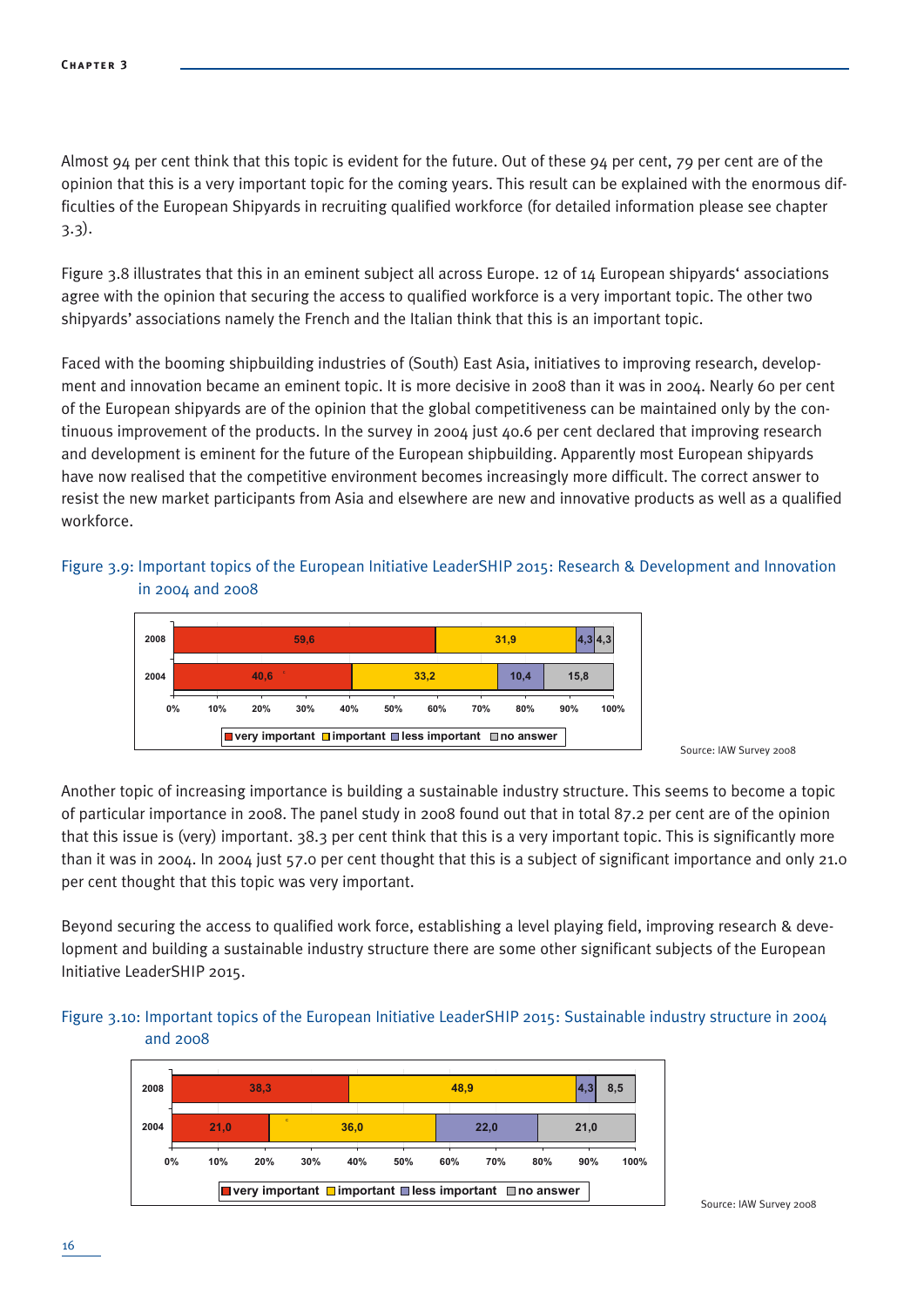These subjects are for example developing advanced financing and guarantee schemes and promoting safer and more environmentally friendly ships. The protection of the property rights is a little bit less important compared with 2004. For detailed information see figure 3.11.



#### Figure 3.11: Important topics of the European Initiative Leadership 2015 in 2008

Source: IAW Survey 2008

To sum up, it can be said that the most important subject is securing the access to skilled work forces. But also establishing a level playing field, promoting R&D, and the permanent improvement of the products and the production processes are of particular importance.

Another initiative is the Social Dialogue supported by the EU, which was initiated in the year 2003 and went alongside with "Leaderhip 2015". This dialogue-based-approach enables shipyards' associations and unions to create a common approach of the challenges of the European shipbuilding, despite their "natural" differences of interest5. Improving the image (see chapter 3.5.) and the reduction of the problems in recruiting qualified employees are subjects of mutual interests.

# **3.3. Recruitment and qualification of the workforce**

The global competitiveness of the European shipbuilding industry bases on the development of innovative products and on the optimisation of the production processes. This is an ongoing process, a steady challenge and the key to resist against the upcoming competitors from Asia. Enhancing the staff's professional skills and an intelligent personnell policy are of utmost importance to secure the competitive advantage. According to figure 3.11 securing the access to qualified workforce is the most important topic. But there are reasonable doubts that all European shipbuilders try to prevent that problem. During the time of this panel study, the order situation of most of the shipyards was positive for the years until 2012 but there was a general lack of qualified workforce. The vast majority of the European shipyards suffered from difficulties in recruiting qualified workforce like engineers, naval architects, IT-specialists or skilled blue collar worker.

The survey in 2008 points out that most shipbuilders (63.8 per cent) experienced difficulties in recruiting skilled blue collar workers, 61.7 per cent estimate a lack of engineers and 59.6 per cent think that it will be complicated to employ qualified naval architects. Furthermore, the results point out that there is not such a lack of IT-specialists, probably due to the less specific vocational education.

<sup>5</sup> For more details see chapter 4.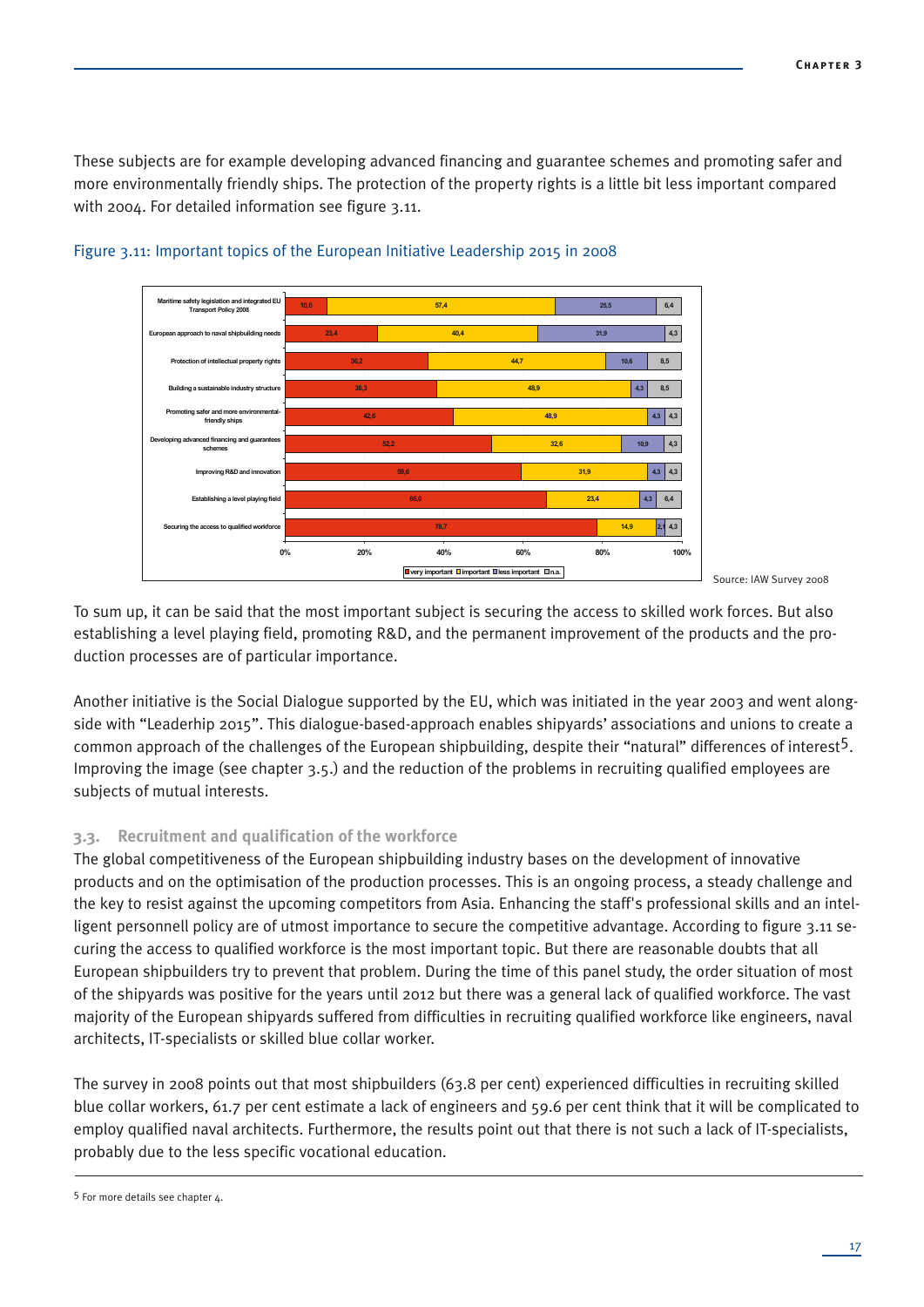



Concerning the reasons which cause the problems of recruiting qualified workforce, the European shipyards complained predominantly about two circumstances: First of all they asserted that there is generally a low number of qualified universities' graduates (55.3 per cent) as well as qualified school leavers (51.1 per cent) who might be suitable for the shipbuilding industry. Secondly they complained the missing attractiveness of both, manufacturing industry in general (46.8 per cent) and shipbuilding in particular (46.8 per cent). For detailed information see figure 3.13.

The cyclical fluctuation of the recent decades has strengthened the negative image of the shipbuilding industry, causing problems in recruiting qualified work forces. But in the meantime the shipbuilding sectors has developed to be a high-tech industry competing with the aviation and the automotive industry. Beyond external reasons, there are internal reasons of the lack of qualified workforces. The percentage of the permanent (core) staff has been reduced and the temporary employment becomes more popular. The qualification of the workforce has been partly externalised. As a result it became more difficult for the shipyards to recruit qualified workforce.



#### Figure 3.13: Reasons for the difficulties in recruiting qualified workforce in 2008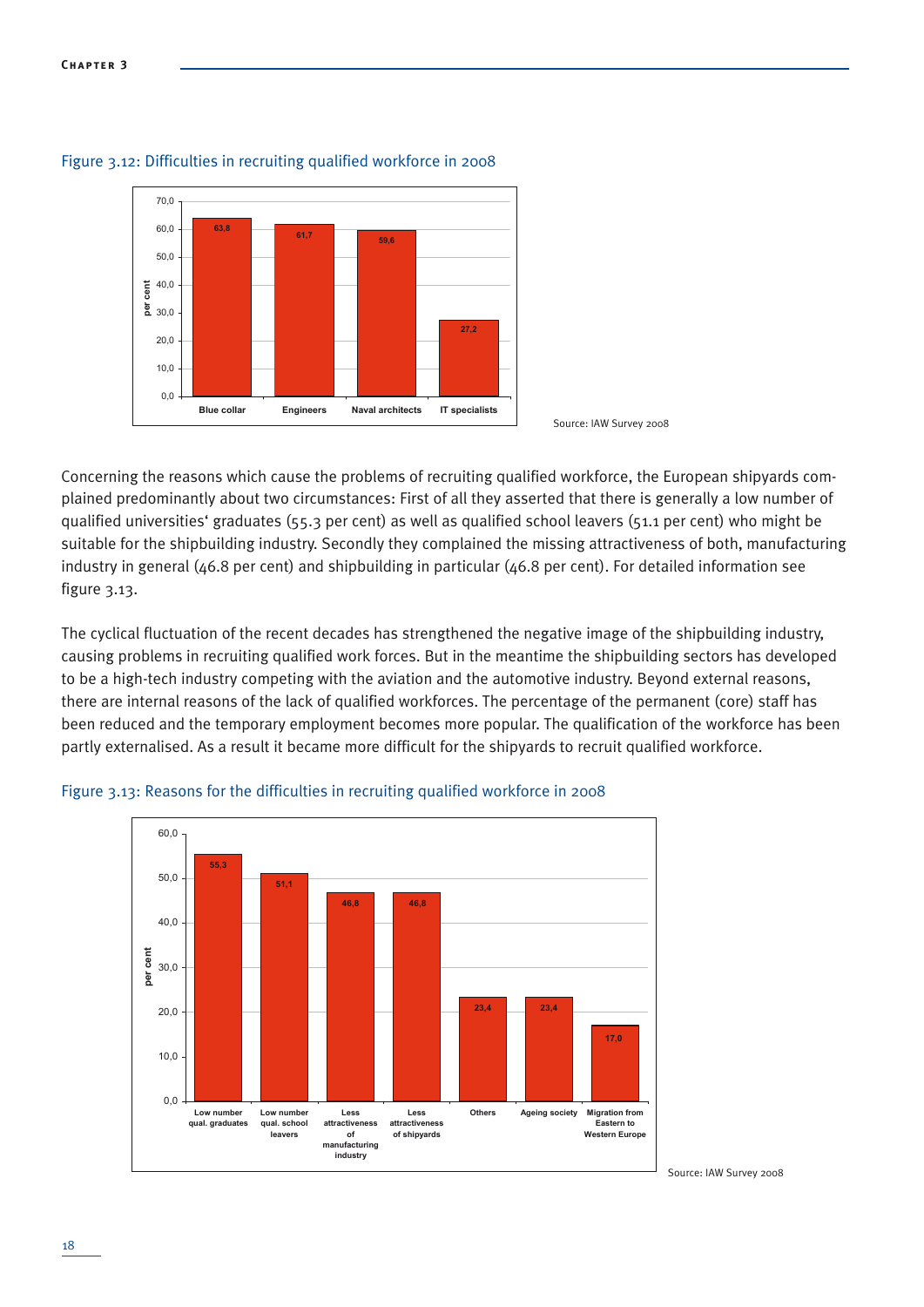In Eastern European countries there is a trend of migration of shipbuilding workers to the Western European countries, due to higher wages. This migration causes a lack of qualified workforce in the Central and Eastern European countries and the Western shipyards have to invest in integration measures. In the European context this seems not to be beneficial for everybody. A coordinated European programme would be advantageous for all involved parties and interests.

Sometimes the differences in the respective national systems for qualifying shipbuilders in Europe are seen as a disadvantage for the European shipyards to compete globally.

This assumption is confirmed by the vast majority of the European shipyards: 90.9 per cent consider improved transparency and better recognition of the national qualifications as essential for the future. Just 9.1 per cent of the European shipyards (all located in Poland) answered in the negative (see figure 3.15):

#### Figure 3.14: Recognition of national qualifications in 2008



Source: IAW Survey 2008



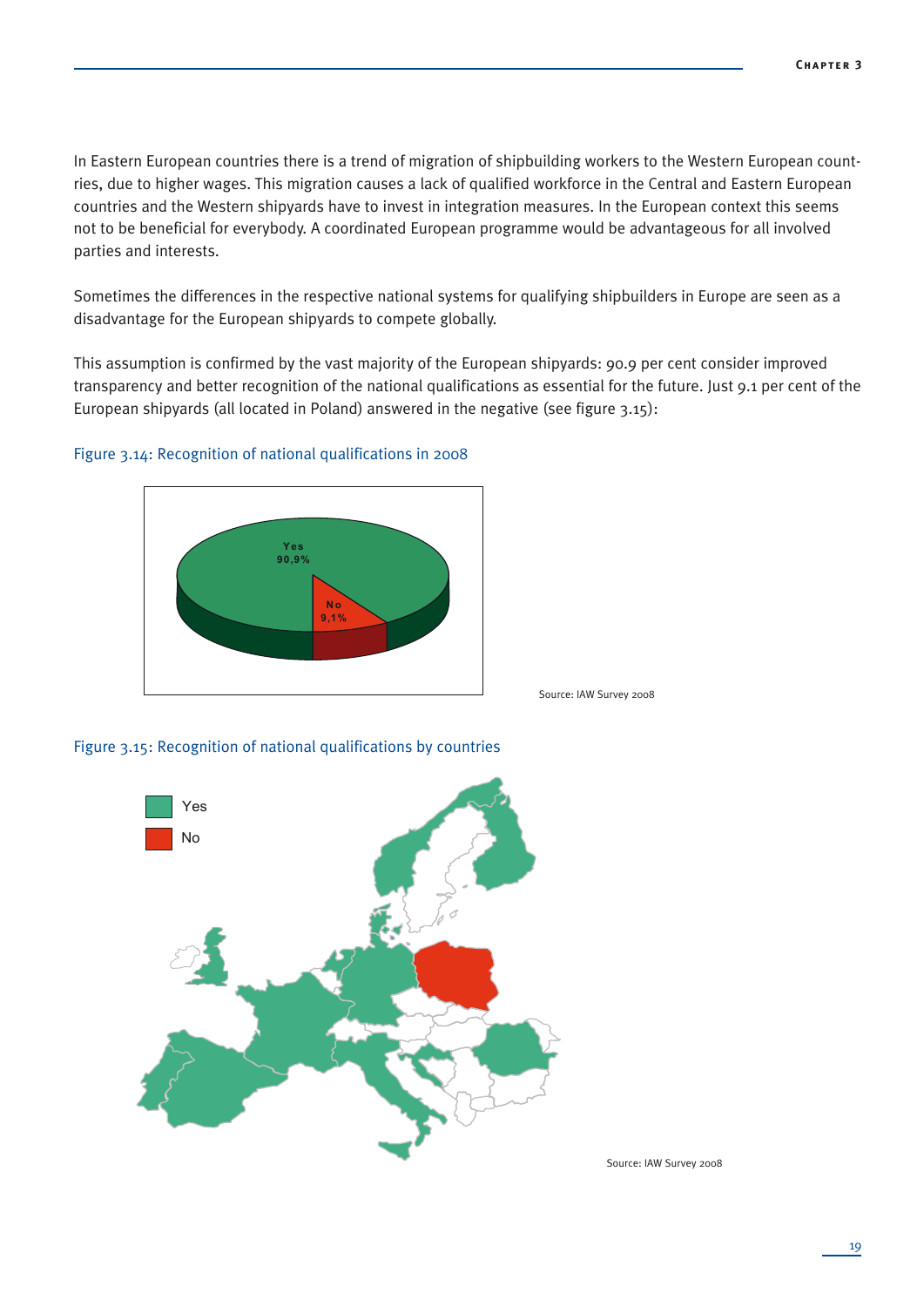# **3.4. Income, costs and working time**

# **Income and costs**

The gross income and the total costs are essential for both, the employees and the companies. But concerning the comparison of income and costs in different European countries is sophisticated. In the following we ask for the gross income and the total costs of a blue collar worker. It has to be mentioned that whole range of factors is influencing the levels and structures of labour costs and (gross) wages. Among others those factors are the different systems of financing the health system, the unemployment insurance etc. The systems differ from tax-financed systems to non-wage-labour-costs systems. Furthermore there is no information on productivity of the single yards. In result the comparison of income and costs stays incomplete.

#### Figure 3.16: Average total costs for a blue collar worker in 2003 and 2007 (Euro)



Source: IAW Survey 2008

Considering these pre-remarks the average costs for a blue collar worker of a European shipyard differ extremely from country to country. In 2007 a German shipyard had to pay about 46.650 Euro per year for an employee. This is about seven times more the total costs for a blue collar worker in Romania. But in accordance with the average costs in 2003, there is in 2007/2008 aparently a harmonisation: On the one hand the total costs in countries like Romania (+60.6 per cent), Poland (+19.7 per cent), Portugal (+33.0 per cent), Spain (+18.0 per cent) and Greece (+20.9 per cent) increased between 2003 and 2007. On the other hand the average costs for a blue collar worker in Italy (+3.8 per cent), the Netherlands (-3.6 per cent), France (+3.3 per cent) and Germany (-0.3 per cent) remained nearly the same.

Beside the average total costs the average gross income of a blue collar worker also varies from country to country.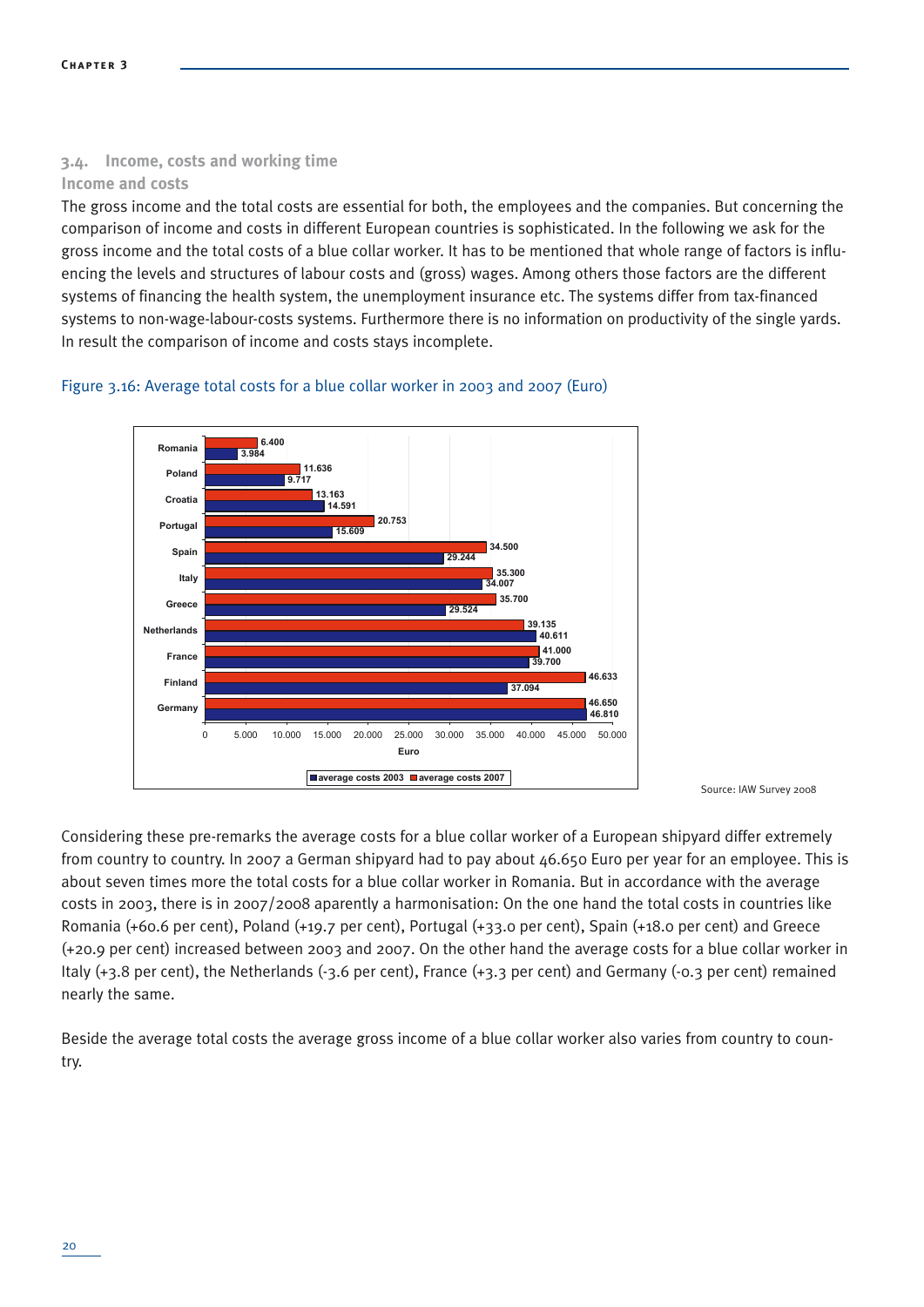

Figure 3.17: Average gross income of a blue collar worker in 2003 and 2007 (Euro)

Source: IAW Survey 2008

In 2007, a blue collar worker in Germany earned about 36.000 Euro a year. The average gross income of a blue collar worker being employed at a shipyard in Romania, is in average 4.800 Euro. It should be noted, that there are partly huge differences from shipyard to shipyard within a country. For example the gross income of a blue collar worker of German shipyards varies from 27.000 Euro up to 42.000 Euro.

#### **Working time**

The annual working time differs from 1.605 hours in France to 1.950 hours in Norway. But these are the contractual working times. The actual working time differs partly from the contractual working time (see figures 3.18 and 3.19):



#### Figure 3.18: Contractual working time of a blue collar worker in 2003 and 2007 (hours per year)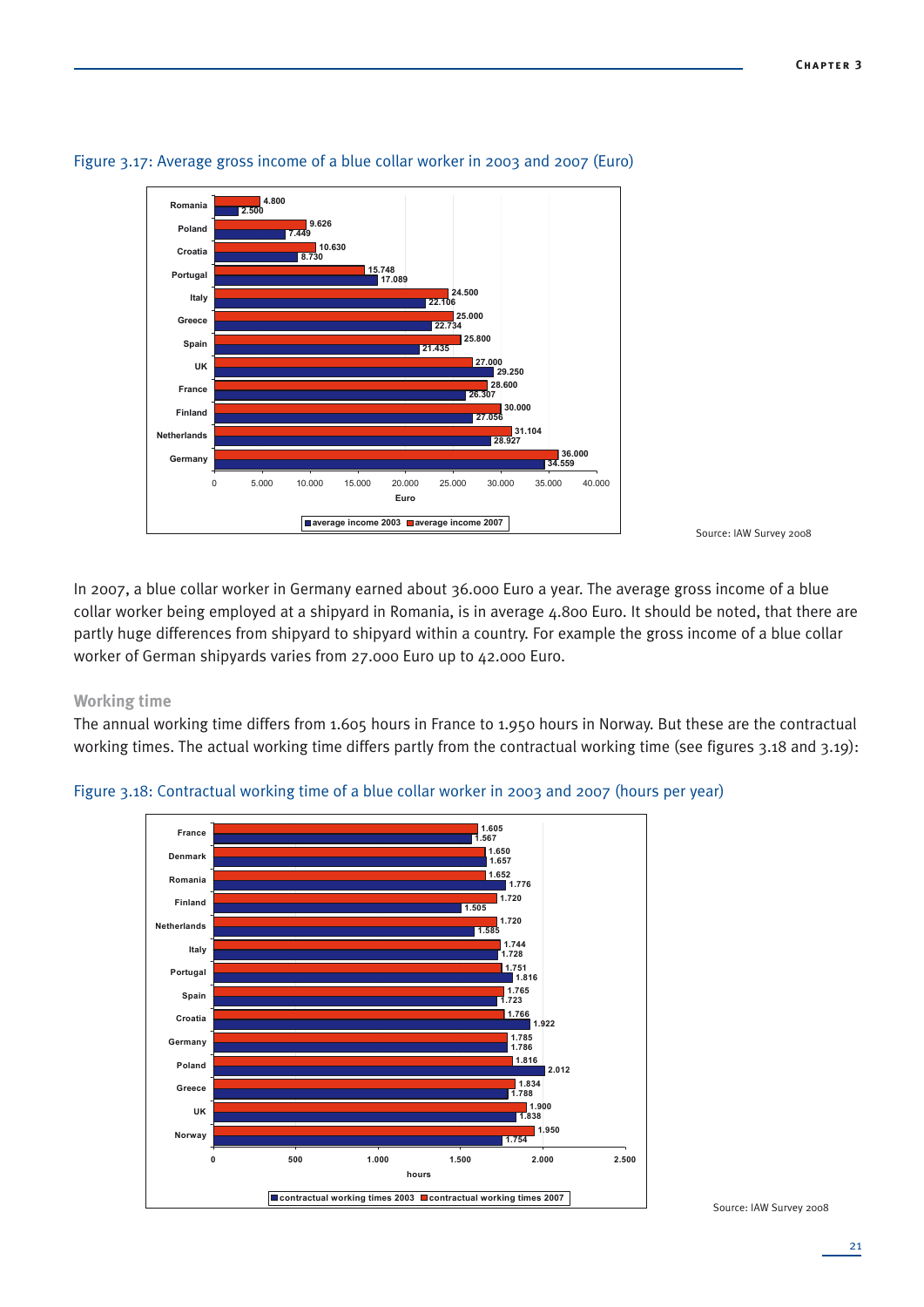According to contracts in the United Kingdom a blue collar worker had to work 1.900 hours in 2007. But the actual working time for a blue collar worker was 2.400 hours. This extra work is probably due to the increasing demand in the British naval shipbuilding sector.



#### Figure 3.19: Real working time of a blue collar worker in 2003 and 2007 (hours per year)

Source: IAW Survey 2008

The situation of the Croatian shipbuilding sector differs as well. The contractual working time for a blue collar worker covered 1.766 hours in 2007. These are about 150 hours a year less than in the year 2003. But the real working time in 2007 was only 1.491 hours. This is caused by the declining demand for ships in Croatia. The contractual and real working time could be seen as an indicator for the order books. If the contractual working time is rising or the actual working time is higher than the contractual working time, the shipyard is booked up to a high level. If the contractual working time is decreasing or the actual working time is lower than the working times according to the contract, the shipyard is not able to use its capacities.

#### **3.5. Image of the shipbuilding industry**

One of the reasons why the European shipbuilding industry has difficulties in recruiting qualified workforce is the missing attractiveness of the manufacturing industry in general and the low popularity of the shipyards in particular. This problem is caused partly by the bad image and partly by the situation of the European shipbuilding industry before 2003 with the interdependencies with the image: The cyclical processes of the recent decades have contributed to this bad image and are responsible for the bad reputation. Young people have become less and less interested in this industry. Beyond, the shipbuilding industry is called a so-called 3D-Industry. 3-D stands for "dirty, difficult and dangerous". Actual the shipbuilding industry has become a high-tech industry and is comparable with other industries like the aircraft or automotive. To create a bad image is quickly done, but to turn it to a good image, it is a century task.

It can be noticed, that the overwhelming majority of the yards is of the opinion that in comparison to 2004 the image of the European shipbuilding industry has been improved. In the total 14 national associations answered to this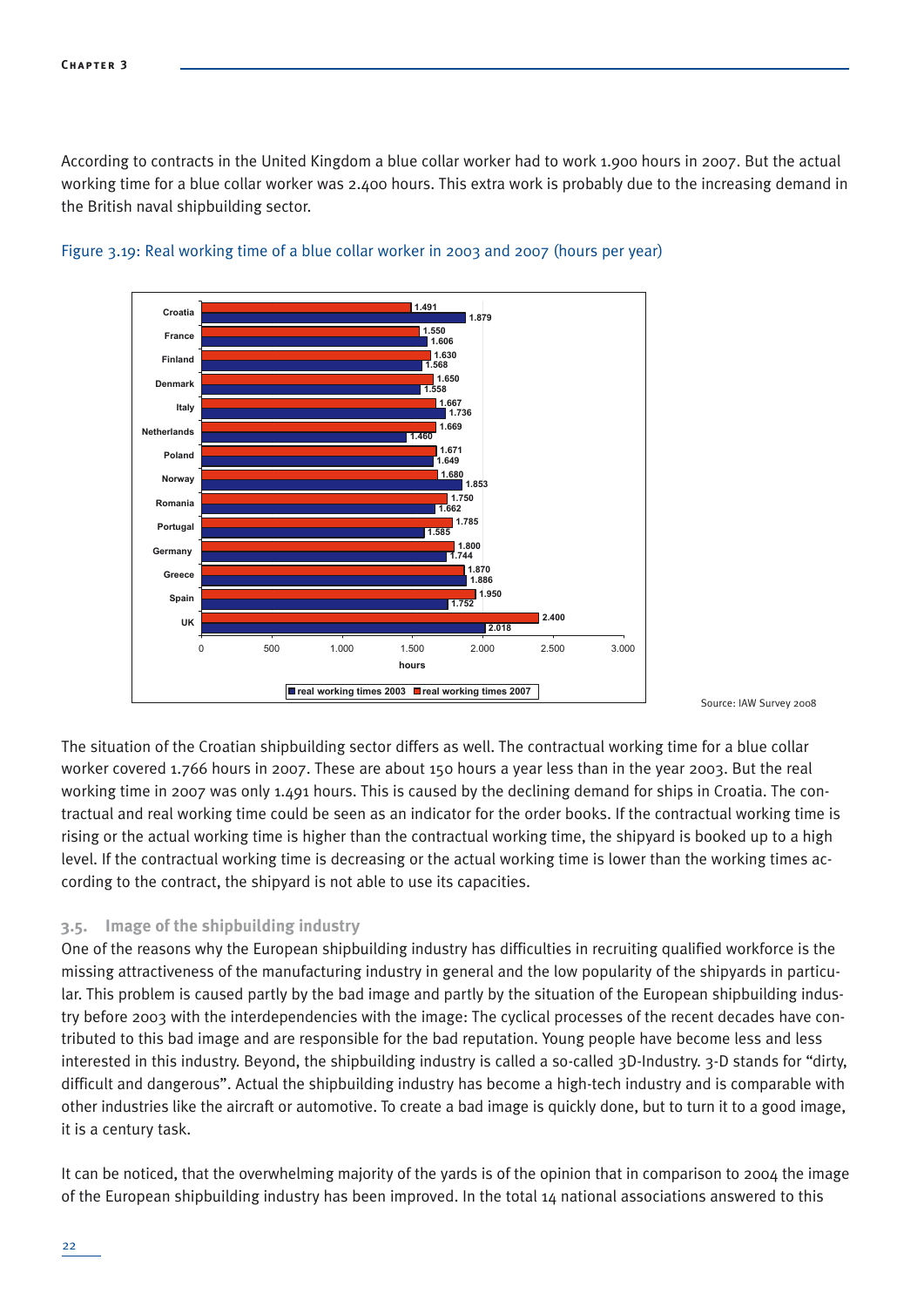question and a majority of nine countries think that the image of the shipbuilding industry in their country has been improved since 2004 (Norway, Finland, Denmark, Germany, Netherlands, Sweden, Romania, Italy and Spain). In the UK, France, Portugal and Greece the image of the shipbuilding industry has remained the same. Only the shipbuilders' association of Croatia thinks that the image has been worsened in the years between 2004 and 2008 due to the before mentioned reconstruction process of the Croatian shipbuilding industry.



#### Figure 3.20: Image of shipbuilding industry in 2008 compared to 2004

Source: IAW Survey 2008

In 2008 the vast majority is convinced that the image of the shipbuilding industry in their country is good (39.1 per cent) or al least sufficient (37.0 per cent). In 2008 less that 20 per cent (19.6 per cent) are of the opinion that the image of shipbuilding industry is bad. As a general result, the image has improved.

To sum up, it could be said that the image of the shipbuilding industry has clearly improved since 2004. But the image of other industry sectors like aircraft or automotive industry are still better. This survey found out that there are still huge problems in recruiting skilled workforce, caused by the little attractiveness of the shipbuilding sector. So the image of the shipbuilding industry should be improved furthermore by campaigns like European Shipbuilding Weeks and others, especially in the current times of an economic downturn since the end of 2008. To protect the future competitiveness of the European shipbuilding high skilled staff is essential.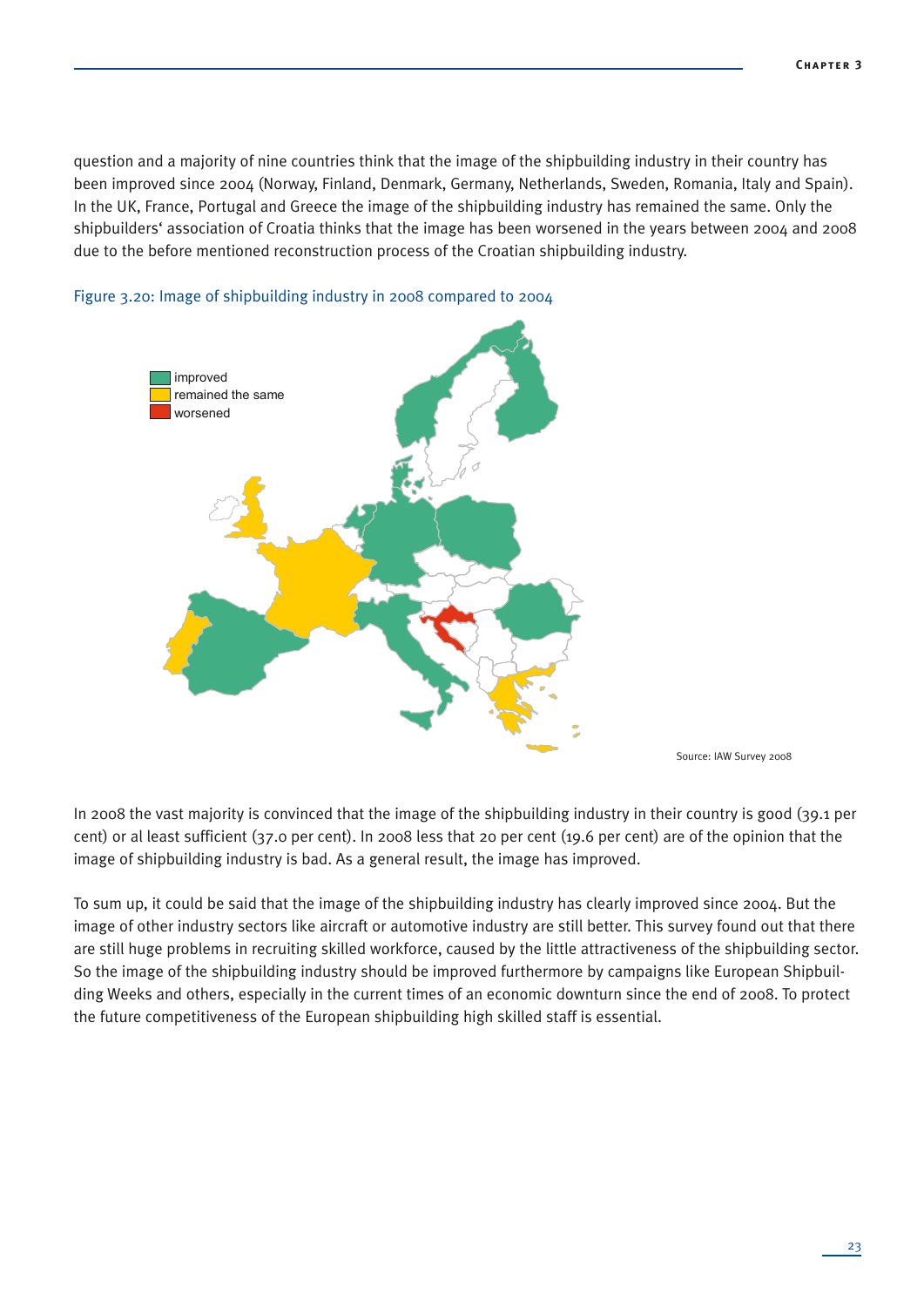

#### Figure 3.21: Image of shipbuilding industry in 2004 and 2008



# **4. Conclusions: Elements of an European shipbuilding policy**

Key elements of a European shipbuilding industry are the Eurpean Initiative LeaderSHIP 2015 and the Sectoral Social Dialogue Shipbuilding.

The shipbuilding industry, supported by EU policymakers and the trade unions, had crafted in 2002-2003 the *European Initiative LeaderSHIP 2015* (CESA 2003), to overcome the purely national approaches of a maritime policy. It defined shipbuilding policy as a European task as well. At that time the outlook for Europe´s shipbuilding industry seemed rather bleak, facing the Asian competition. Against this backdrop, LeaderSHIP 2015 was conceived as a vision based on a belief in the capacity and innovative potential of Europe's maritime industry.

The initiatve identified eight themes:

- Establishing a Level Playing Field in global shipbuilding
- Improving Research, Development and Innovation Investment
- Developing Advanced Financing and Guarantee Schemes
- Promoting Safer and More Environment-Friendly Ships
- European Approach to Naval Shipbuilding Needs
- Protection of Intellectual Property Rights (IPR)
- Securing the Access to a Skilled Workforce
- Building a Sustainalble Industry Structure.

LeaderSHIP 2015 inspired similar approaches in other industrial sectors EU, according to the LeaderSHIP 2015 Progress Report from April 2007 (EU Commission 2007).

This approach dovetails with the EU Commission's efforts to put in place a holistic maritime policy framework with the publication of a Maritime Policy Green Paper in June 2006 which presented LeaderSHIP 2015 as a vital pillar of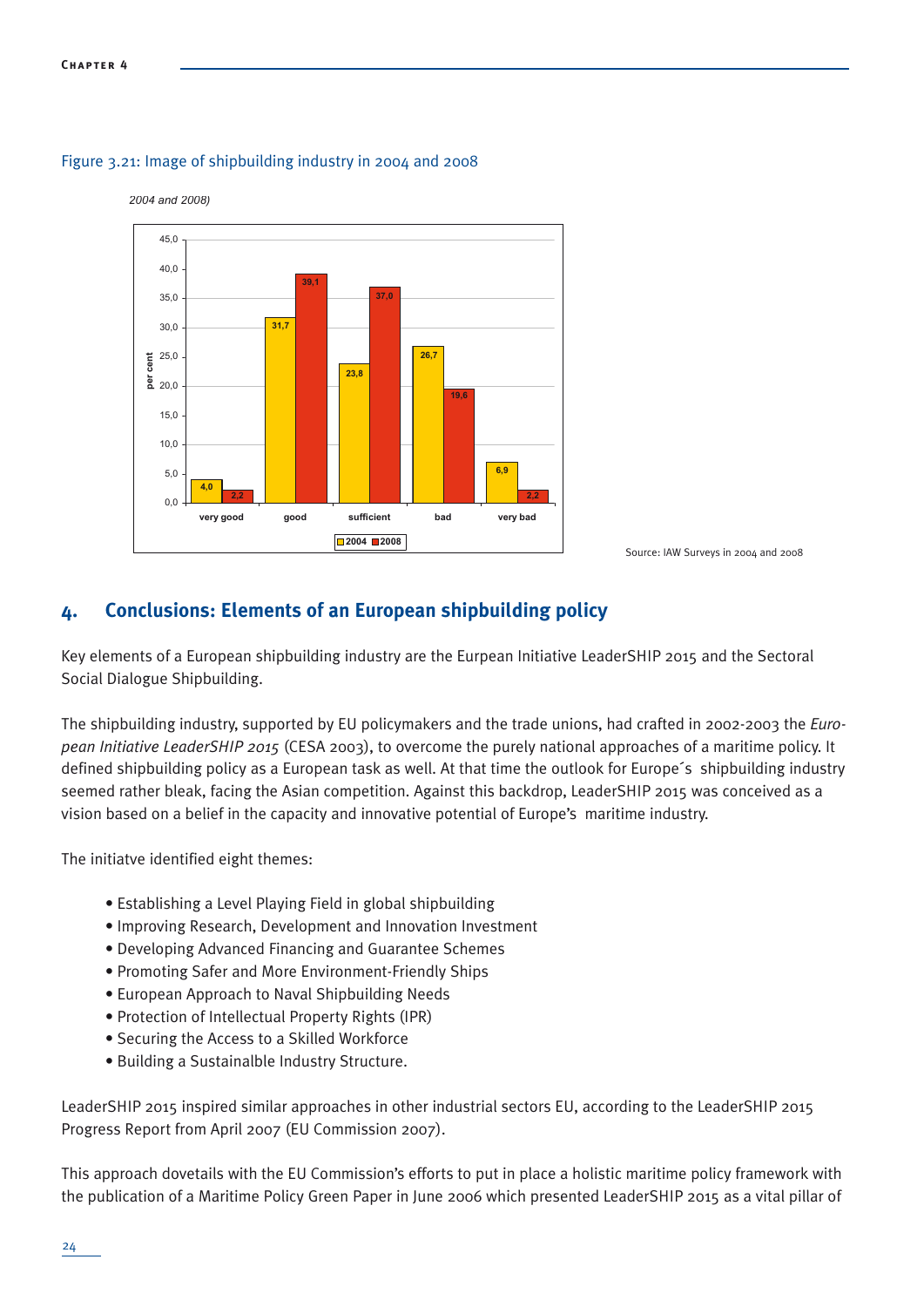the competitiveness of Europe's maritime industries and an example to be replicated more broadly. The Green Paper also positioned shipbuilding as an essential part of a vibrant and interconnected European maritime space.

In June 2009 the High Level Group of LeaderSHIP 2015 will come together for a mid-term evaluation.

LeaderSHIP 2015 should not only remain on the European level, but applied to the national levels of the respective countries as well. In some European countries there is already a national LeaderSHIP 2015 established. F.e. in Germany the federal government had appointed a maritime coordinator, who coordinates all tasks related to the German maritime industries on the governmental level. Additionally approximatly every year a national Maritime conference is organised (in March 2009 the Sixth took place) to bring together all actors (industries, unions, policymakers, scientists) of the maritime sectors (shipbuilding, maritime supply industry, shipping lines etc. etc.)

A second pillar of a European Industrial Policy on Shipbuilding is the EU Sectoral *Social Dialogue Shipbuilding,* launched in 2003. This committee is strongly supported by the EU Commission and brings together the national associations of shipbuilders and unions, together with CESA (Community of European Shipyards' Associations) and the EMF (European Metalworkers' Federation).

This committee defines its own agenda, reaching from organizing and supporting surveys (like these surveys from 2004 and 2008) to develop a "tool box" to establish a common understanding of European shipbuilding.

Saying this there is a solid basis for a joint European Shipbuilding Policy, strongly supported by the European Commission. In April 2008, the Commissioner for Enterprise and Industry, Günther Verheugen, gave in the framework of the European Shipyard Week 2008 in Brussels a clear commitment towards a European industry in general and a European shipbuilding industry in particular.

However this survey has found out, that there are some crucial tasks still to be tackled in the near future. By comparing the results of the surveys in 2004 and 2008, "Establishing a Level Playing Field" is still a very important topic for the European shipbuilding industry. This is caused by the booming shipbuilding industries of (South) East Asia like South Korea and China and the upcoming shipbuilding nations like Vietnam, India and the Philippines which benefit from governmental subsidies. Faced with the tougher conditions of the global market, "Research and Development" are more decisive in 2008 than it was in 2004. This development is a step in the right direction by the European Shipbuilding Industry to compete successfully in the global market. The requirements to build ships have undergone an appreciable modification during the last decades. Processes are getting more and more complex and new technologies are in use. The global competitiveness of the European shipbuilding industry bases dramatically on the development of innovative products, on optimising the production processes, and the increase of vocational qualifications of the workforce. This is an ongoing process, and therefore a steady challenge for every European shipyard.

According to our panel study it becomes more difficult for the shipyards to recruit qualified employees. The results of the 2008 survey make clear that securing the access to qualified workforce is one of the most essential problem. The vast majority of Euopean shipbuilders have got difficulties in recruiting qualified workforce like blue collar workers, engineers or naval architects. But this occurs in all sectors of the European economy and is not unique only for the shipbuilding industry. Apparently enhancing the staff's professional skills and an intelligent human ressources management are of utmost importance to foster a sustainable personnel and employment policy for securing the development of innovative products and to keep up the technological gap to the Asian shipbuilding industry. In this field there is a tough competition with other sectors of the industry in Europe, like automotive and aircraft industry.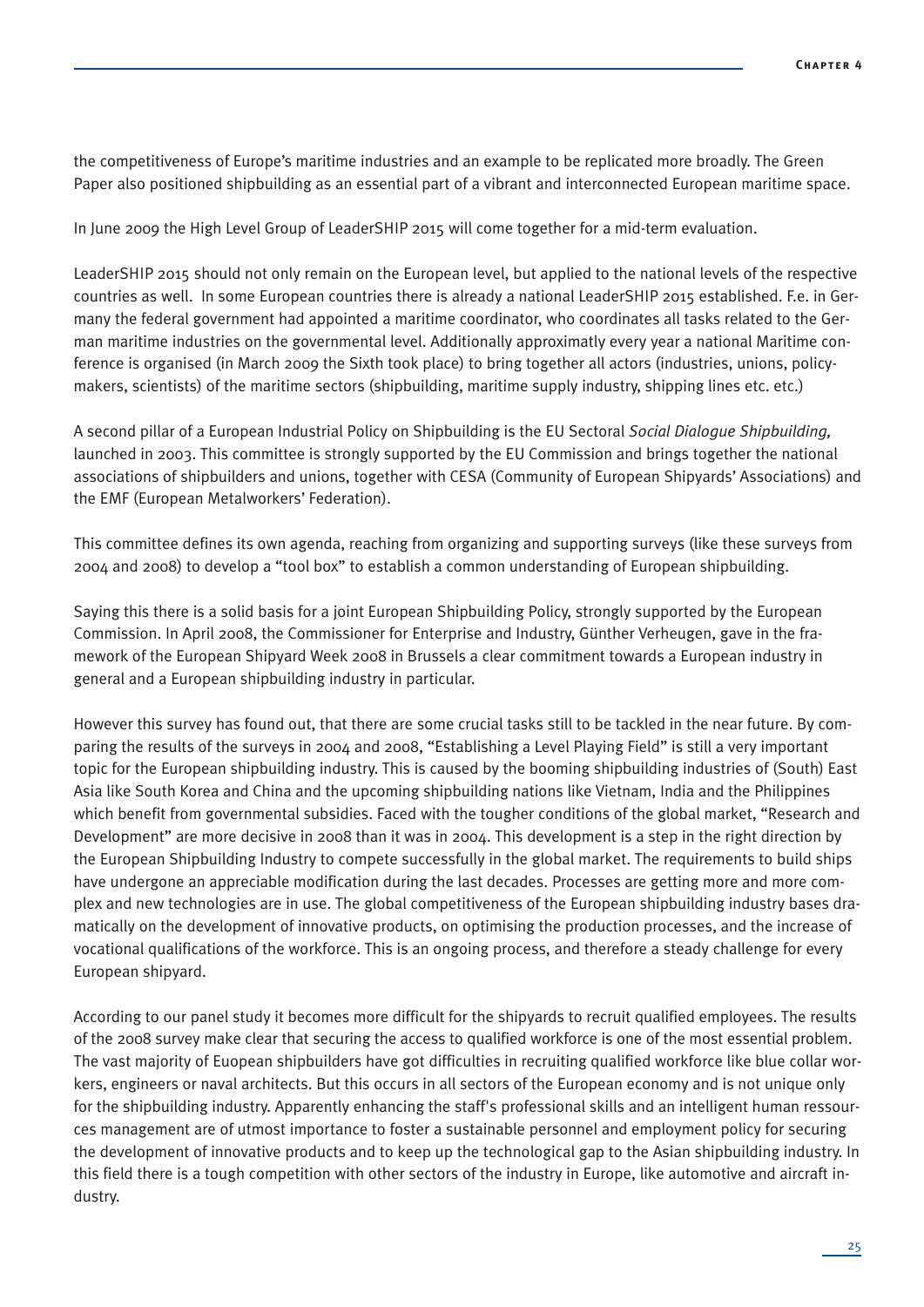Concerning the reasons which cause the problems of recruiting qualified workforce, the European shipyards complained predominantly about two circumstances:

- first the lack of qualified university' graduates and school leavers and
- secondly the missing attractiveness of both, manufacturing industry in general and shipbuilding industry in particular.

The cyclical processes of the recent decades have contributed to the bad image of the shipbuilding industry in Europe and are partly responsible for the bad reputation. Young people have become less and less interested in this industry. Creating a bad image takes no time, changing it to a good image is a century task. But the results make also clear, that the image of the shipbuilding industry has improved during the recent years. The high capacity utilization (before the outbroke of the crisis in 2009) and events like the European Shipyard Week obviously contribute to a better image and underline accurately that this is a high-tech-industry like the aircraft or automotive industry.

Furthermore the survey points out that the majority of the European shipyards cooperate with other shipyards. But the quality of the cooperations is still low. The activities being involved in cooperation of European shipyards in 2008 are dominated by the field of steel work. There are significant less co-operations between shipyards in the fields of construction, design and equipment or research and development, joint purchase and marketing.

To sum up this survey finds out that establishing a level playing field, fostering research&development and cooperations are essential. Securing the access to qualified workforce is of particular importance.

# **5. Addition**

# **5.1. References** CESA 2003: LeaderSHIP 2015, Brussels

CESA 2009: Market and Policy Development. Discussion on Financial Crisis, Social Dialogue Committee, 6 February 2009, Brussels

DCNS / Thales 2007: Press release: The consolidation of naval activities in France between Thales and DCN is operational. URL: http://www.dcn.fr/us/medias/popup.php?id=148; 07.01.2008

Defence Update 2007: DCN, Thales consolidate naval business. URL: http://www.defense-update.com/finance/d/dcn.htm; 07.01.2008

Eason, Craig: BAE Systems and VT deny MoD delays will scupper joint venture. UK builders still hope for alliance in aircraft carrier project. Lloyd's List, 14.1.2008

Eason, Craig: Brussels sets deadline for Poland over shipyards Lloyd's List, 24.06.2008

Eason, Craig: Italy pushes Fincantieri to promote strategic Aker Yards alliance. 29.01.2008

EU Commission 2007: LeaderSHIP 2015 Progress Report, SEC (2007)515, 25 April 2007 final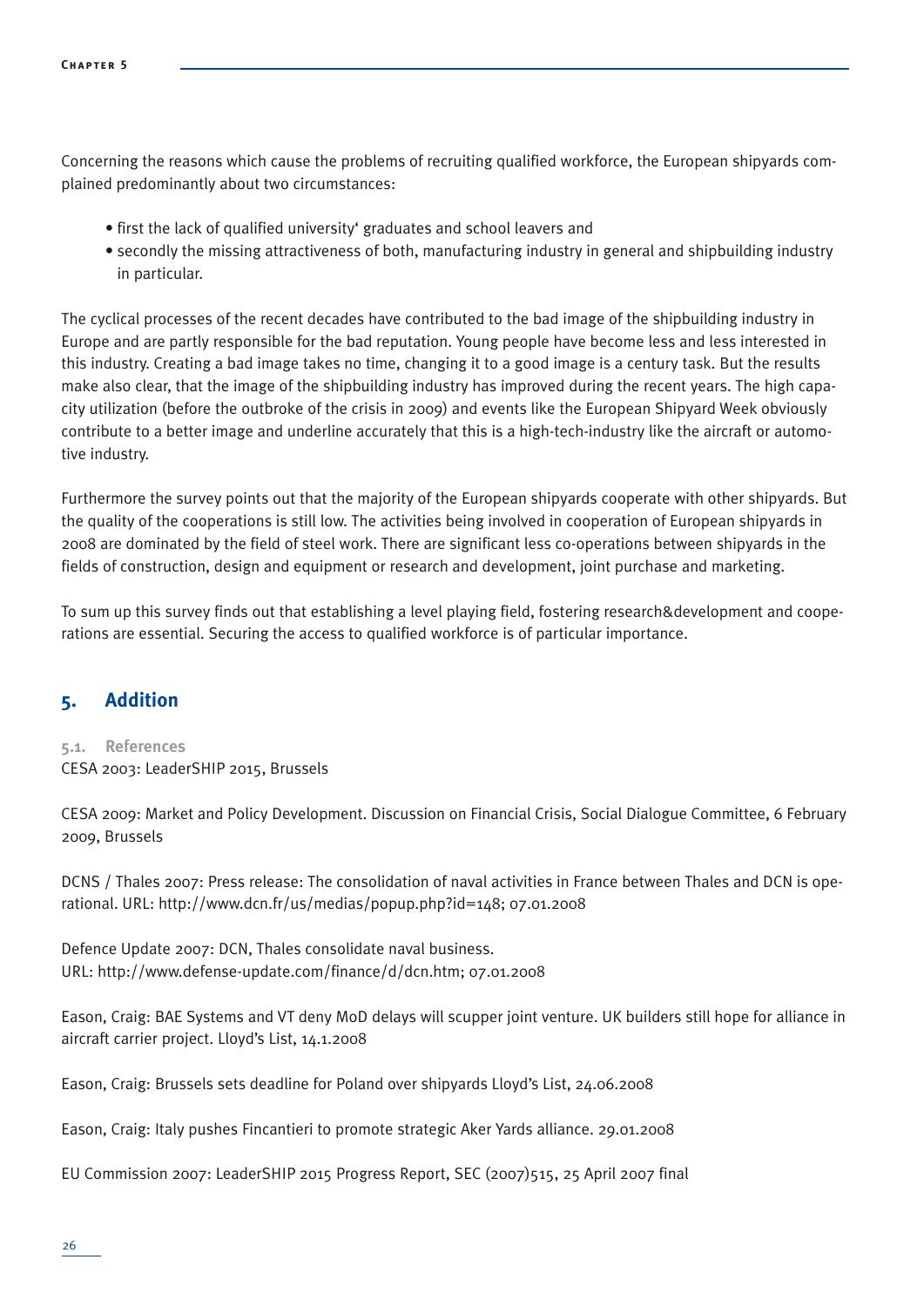Grinter, Mike / Eason, Craig: STX clinches \$800m Aker stake, Lloyd's List 24.10.2007

Hagen: ThyssenKrupp to sell Nobiskrug as part of yard restructuring plan. Lloyd's List, 15.04.2008

Handelsblatt: Koreaner steigen bei Schiffswerft Aker Yards ein, STX-Group investiert 800 Millionen Dollar in Norwegen; Handelsblatt, 24.10.2007

Lloyd's List: Fears grow orderbook deliveries. By Richard Meade.

Lloyd's List: Poland ready to privatise yards. 30.01.2007

Lloyd's List: Cassens Werft insolvent. 25.06.2008

Lloyd's List: STX in \$110m bid for Aker. 23.06.2008

Ludwig, Thorsten / Bade, Heino 2007: Schiffbaunation Vietnam: Ein Land sucht seinen Weg. Hamburg: IG Metall Küste

Ludwig, Thorsten / Tholen, Jochen 2007: Schiffbau in Europa in globaler Konkurrenz – Struktur, Beschäftigung und Perspektiven. Frankfurt / Main: Otto Brenner Stiftung

Marine Talks 2008: Moving Swan Hunter to India.

Repetzki, Beatrice: Ukrainischer Industrieverbund kauft Werft in Polen. Privatisierung des polnischen Schiffbausektors vor Abschluss. Bundesagentur für Außenwirtschaft, 03.01.2008

Robertson, David: BAE – VT merger. Times online, 26.06.2007

Spurrier, Andrew: EC set to begin in-depth probe into STX-Aker deal; LL, 19.12.2007

Tholen, Jochen / Ludwig, Thorsten 2006: Shipbuilding in Europe. Structure, Employment, Perspectives, www.iaw.uni-bremen.de/downloads/termine/SchiffbauEuropa-paper-en.pdf (published in 8 languages)

Tholen, Jochen; Ludwig, Thorsten: Beschäftigung, Auftragslage und Perspektiven im deutschen Schiffbau. Ergebnisse der 17. Betriebsrätebefragung im September 2008, Universität Bremen

Tholen, Jochen / Ludwig, Thorsten / Smets, Florian 2008: Europas Schiffbau auf dem Weg zur Konsolidierung. In: Schoeller, Florian / Witt, Martin: Jahrbuch geschlossene Fonds 2007/2008. Berlin: Scope Analysis, pp. 211–217

Thorniley, Tessa: The week ahead: VT and BAE: no longer just ships that pass in the night. The Indpendent 1.04.2007

Verband Schiffbau und Meerestechnik (VSM) 2008: Schon fünf Jahre Boom im Weltschiffbau. In: Schiffbauindustrie 1/2008, pp. 8–11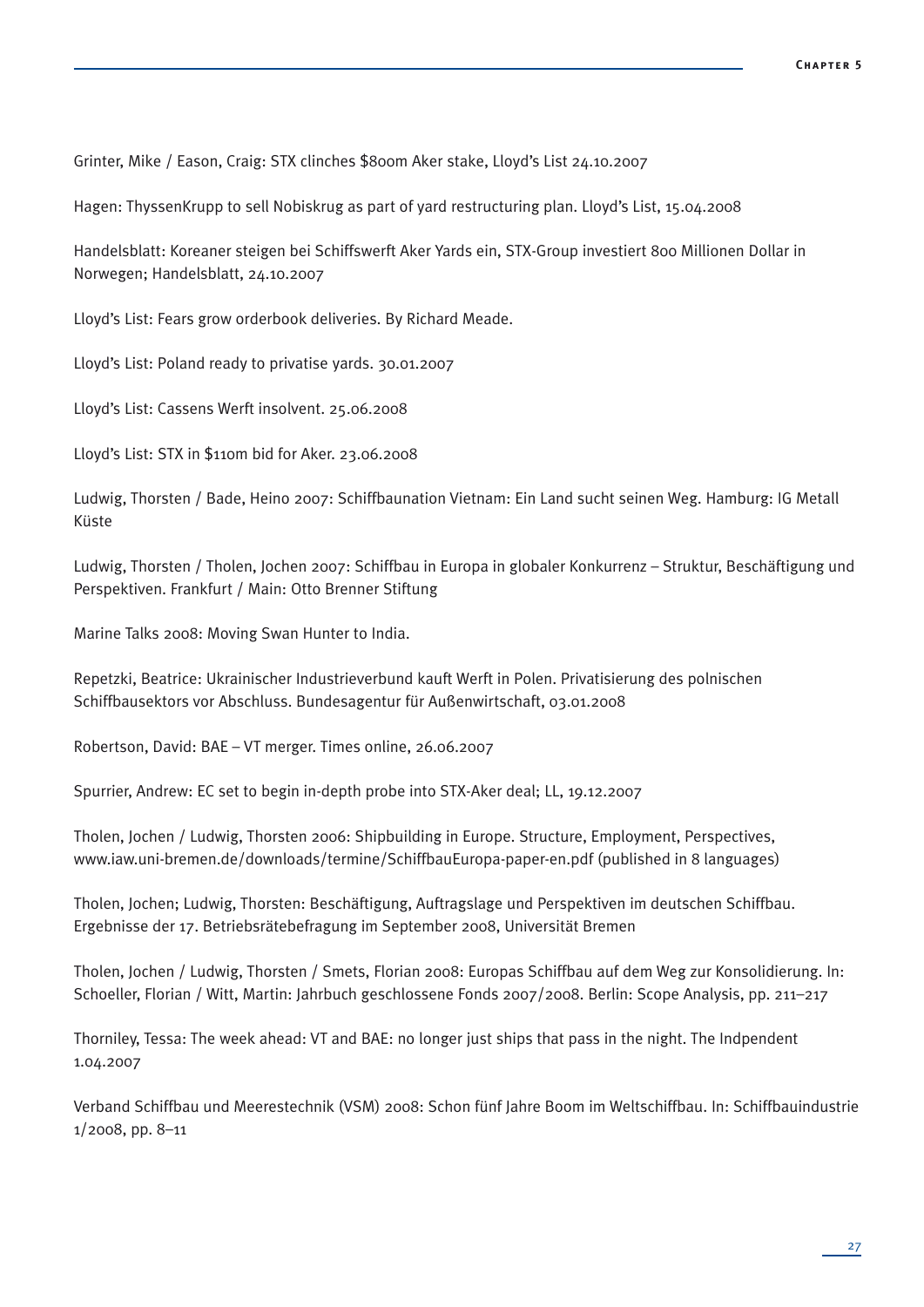# **5.2. Index of figures**

**Chapter 2:**

| Figure 2.1:<br>Figure 2.2: | New orders in world shipbuilding market from 2003 to 2008 by regions in cgt<br>Market shares (New orders) in world shipbuilding from 2003 to 2008 by regions |  |
|----------------------------|--------------------------------------------------------------------------------------------------------------------------------------------------------------|--|
|                            |                                                                                                                                                              |  |
| Figure 2.3:                |                                                                                                                                                              |  |
| Figure 2.4:                |                                                                                                                                                              |  |
| Figure 2.5:                | New orders CESA-Members market shares from 2003 to 2008 in per cent, on the basis of cgt  6                                                                  |  |
| Figure 2.6:                |                                                                                                                                                              |  |
| Chapter 3:                 |                                                                                                                                                              |  |
| Figure 3.1:                |                                                                                                                                                              |  |
| Figure 3.2:                |                                                                                                                                                              |  |
| Figure 3.3:                | Number of direct employees in European shipbuildung industry in 2004 and 2008 surveys  10                                                                    |  |
| Figure 3.4:                |                                                                                                                                                              |  |
| Figure 3.5:                |                                                                                                                                                              |  |
| Figure 3.6:                |                                                                                                                                                              |  |
| Figure 3.7:                | Important topics of the European Initiative LeaderSHIP 2015: Establishing a level                                                                            |  |
|                            |                                                                                                                                                              |  |
| Figure 3.8:                | The most important subject all across Europe in 2008: Securing the access                                                                                    |  |
|                            |                                                                                                                                                              |  |
| Figure 3.9:                | Important topics of the European Initiative Leadership 2015: Research & Development                                                                          |  |
|                            |                                                                                                                                                              |  |
| Figure 3.10:               | Important topics of the European Initiative LeaderSHIP 2015: Sustainable industry                                                                            |  |
|                            |                                                                                                                                                              |  |
| Figure 3.11:               |                                                                                                                                                              |  |
| Figure 3.12:               |                                                                                                                                                              |  |
| Figure 3.13:               |                                                                                                                                                              |  |
| Figure $3.14$ :            |                                                                                                                                                              |  |
| Figure 3.15:               |                                                                                                                                                              |  |
| Figure 3.16:               |                                                                                                                                                              |  |
| Figure 3.17:               |                                                                                                                                                              |  |
| Figure 3.18:               | Contractual working time of a blue collar worker in 2003 and 2007 (hours per year)  19                                                                       |  |
| Figure 3.19:               | Real working times of a blue collar worker in 2003 and 2007 (hours per year)  20                                                                             |  |
| Figure 3.20:               |                                                                                                                                                              |  |
| Figure 3.21:               |                                                                                                                                                              |  |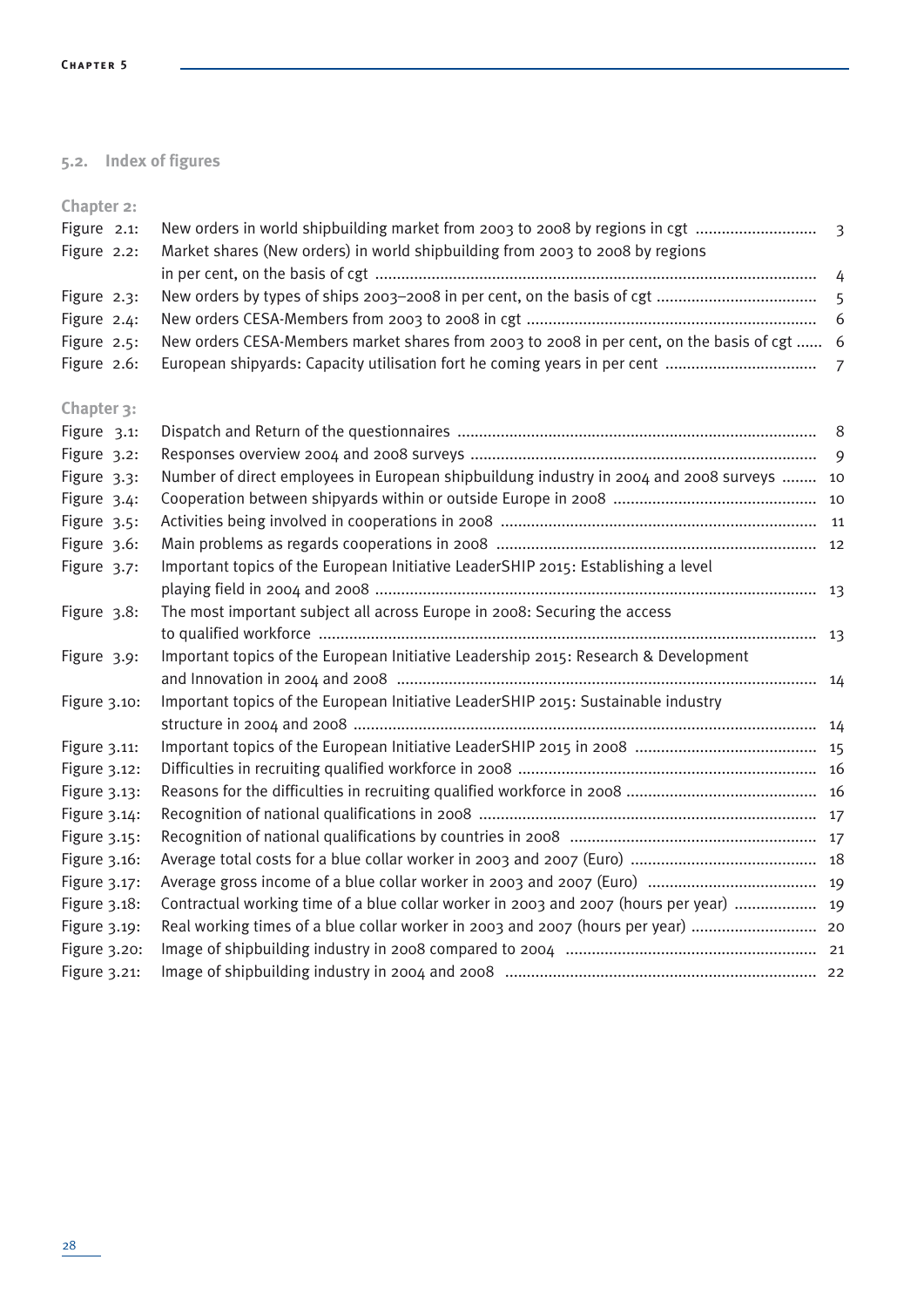#### **5.3. The Authors**

#### **Thorsten Ludwig:**

Political scientist, staff member of the Agency for organizational and human resource development GmbH (AgS) in Bremen. Key activities: Policy and structural advice, shipbuilding, labour market policy.

#### **Florian Smets:**

Master of Arts urban and regional development, Research assistant at the Institute for Employment Research (IAB), the Research Institute of the Federal Employment Agency. Key activities: Shipbuilding, regional labour markets.

#### **Jochen Tholen, Dr.:**

Research Director of the Institute Labour and Economy (IAW)/University of Bremen. Key activities: Shipbuilding; Cluster Studies Automotive, Aviation and Maritime Industries; Labour Relations in Europe; Labour Markets and Human Resource in the ex- Soviet Union (Central Asia, the Caucasus, Russia and Ukraine).